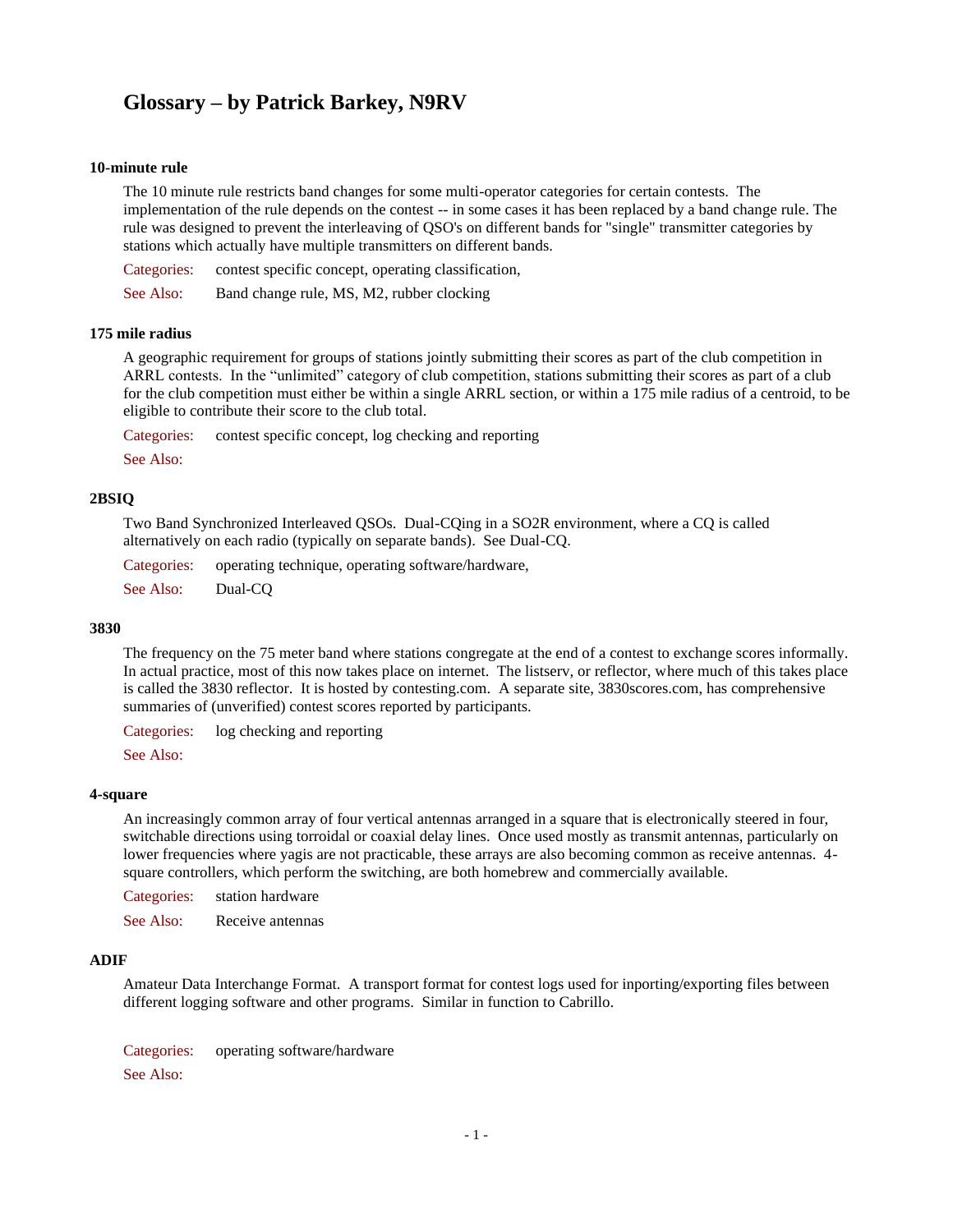## **AFSK**

Audio Frequency Shift Keying is a RTTY mode where two audio tones are fed into the Mic or auxiliary audio input to the SSB transmitter to create the two RTTY RF frequencies.

Categories: general

See Also:

#### **Assisted**

Assisted is an "overlay" category that is interpreted in most contests as meaning that use of spotting information delivered from internet or packet radio based networks which give real-time information on frequencies and call signs of stations in the contest is allowed. It is a single operator overlay -- most multi-operator categories already allow spotting assistance.

Categories: operating classification

See Also: SOA, unassisted

#### **Band change rule**

A rule which restricts band changes for certain multi-operator categories in some contests. A band change rule says that a station can, say, only make 8 band changes per hour. Note that moving to a band to work something, and then returning counts as two band changes.

Categories: contest specific concept See Also: 10-minute rule, MS, M2

#### **Band Decoder**

A band decoder either operates through hardware or software to switch station hardware (e.g., antennas, filters) based upon the band selection of the radio. They are a fundamental part of most top tier stations.

Categories: station hardware

See Also:

## **Band Edge**

The band edge generally refers to the lowest (or highest) frequency in the band where one can legally operate within the limits of his/her license. For US operators, for example, this would be approximately 21200.4, say, for 15 (USB), but

would be about 7127 or so for 40 (LSB). The reverse is true for the upper band edge – e.g., on USB on 15 meters the practical limit for transmit frequency is approximately 21448. The lower band edge is sometimes desirable for US operators who are running since QRM from other W stations can only be on one side of your signal.

Categories: operating technique, ethics,

See Also:

#### **Band Map**

A graphical, real time display of stations arranged by frequency presented by most popular contest software. The map is either populated by telnet/packet spots from clusters and skimmers, and/or may be filled in using data entered by the user. Most software allows users to then click on stations on the map to be taken directly to the frequency the station is reported to be on. Stations listed on the map are color coded – with new multipliers distinctly noted. (Stations previously worked may not be listed at all). The accuracy of these maps is only as good as the data used to construct it – errors in callsigns are frequently encountered. Use of band maps (or packet/telnet and skimmer spots) are not permitted for Single Operator Unassisted categories.

Categories: operating software/hardware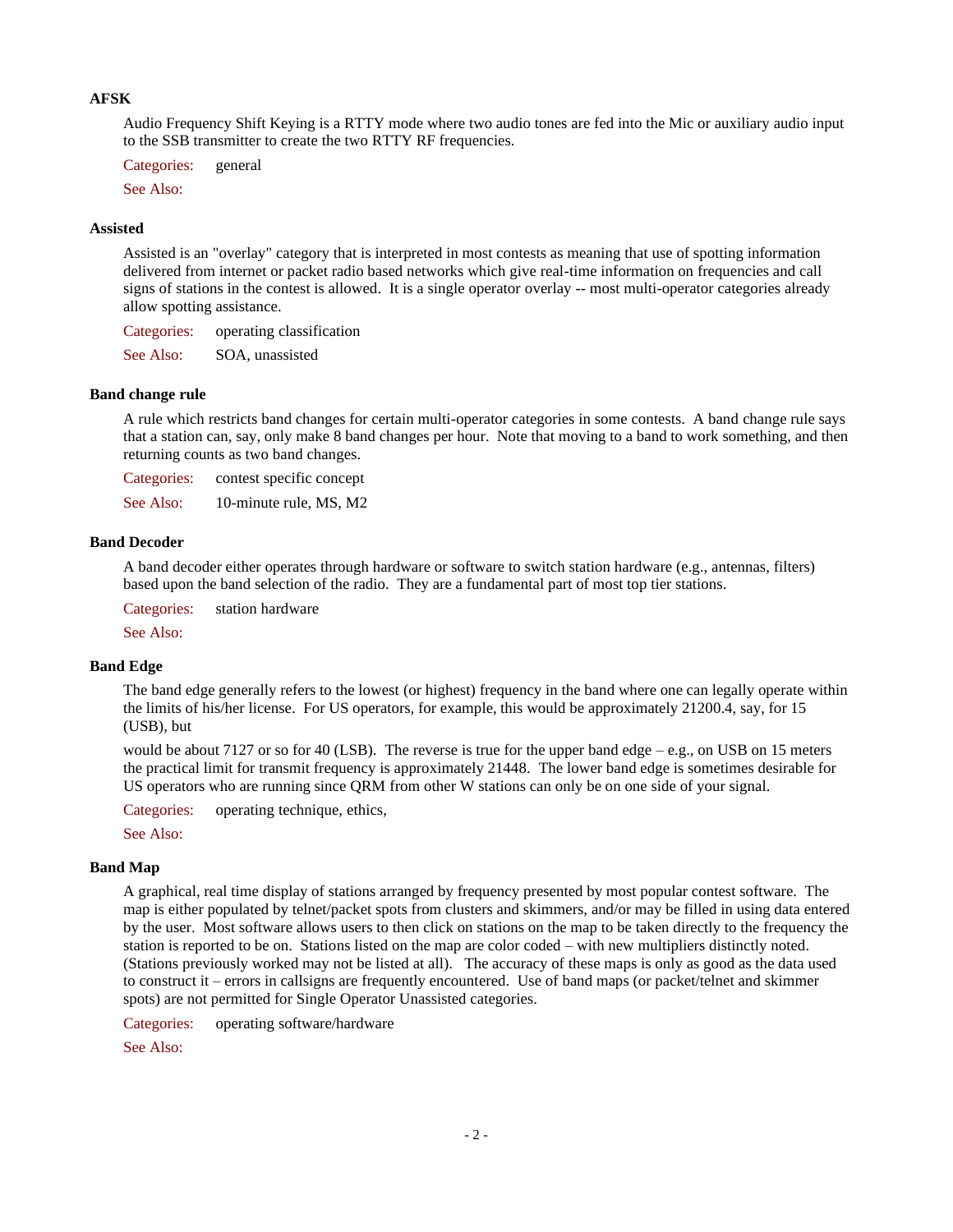#### **Beacon**

Fixed, automated transmitters which transmit signals (typically CW) continuously to allow operators to check propagation. These transmitters are located around the globe and on HF are mostly found on bands such as 10 meters above 28.1 mHz. They typically use low power and omni-directional antennas. It can be good operating strategy to tune to these stations during contests to learn when propagation might support QSO's even if activity and thus stations in the contest are not heard

Categories: operating techniques

See Also: RBN

#### **Bip/Bop**

A hardware switching arrangement for stacked yagis or other all driven antenna arrays that allows the operator to select both in phase (BIP) or both out of phase (BOP) operation. The latter can be dramatically better for very high angles of radiation..

Categories: station hardware

See Also: Stack, yagi, phasing

#### **Blind skimmer**

A mode of operation for a CW skimmer that disables the decoding of callsigns as well as the integration with internet spots. In this blind mode, the operator only sees (potentially) a waterfall display showing recent historical activity across the band as with a panadaptor. Blind mode is legal for single operator, unassisted entrants in most major contests.

Categories: contesting hardware/software

See Also: Skimmer, panadapater, spots, SOAB, SOA

#### **Breakdown**

The disaggregation of one's contest score into QSO's and multipliers worked, usually separately tallied for each band (or even additionally, for each hour).

Categories: log checking and reporting

See Also:

### **Buffers**

To account for latency and jitter, most systems allow for an amount of 'buffering' or 'storing up' packets as they arrive, so that a momentary big swing in either latency or jitter won't interrupt the flow of conversation. Too many buffers introduces extra time and can make transmit / turnaround times grow to be an annoyance in contest situations

Categories: remote radio See Also: Latency, jitter

#### **Bust**

A bust is a QSO that is incorrect in some way -- the callsign or exchange was inaccurately recorded. May also refer to spots which are incorrect.

Categories: log checking and reporting, ethics,

See Also: Spot

#### **Cabrillo**

Cabrillo is a very flexible and generalized computer file format that is supported for score reporting by all modern contest software. Most contests have moved to require that electronic log submissions provide contest logs in this format. In most cases contest software will do this automatically.

Categories: log checking and reporting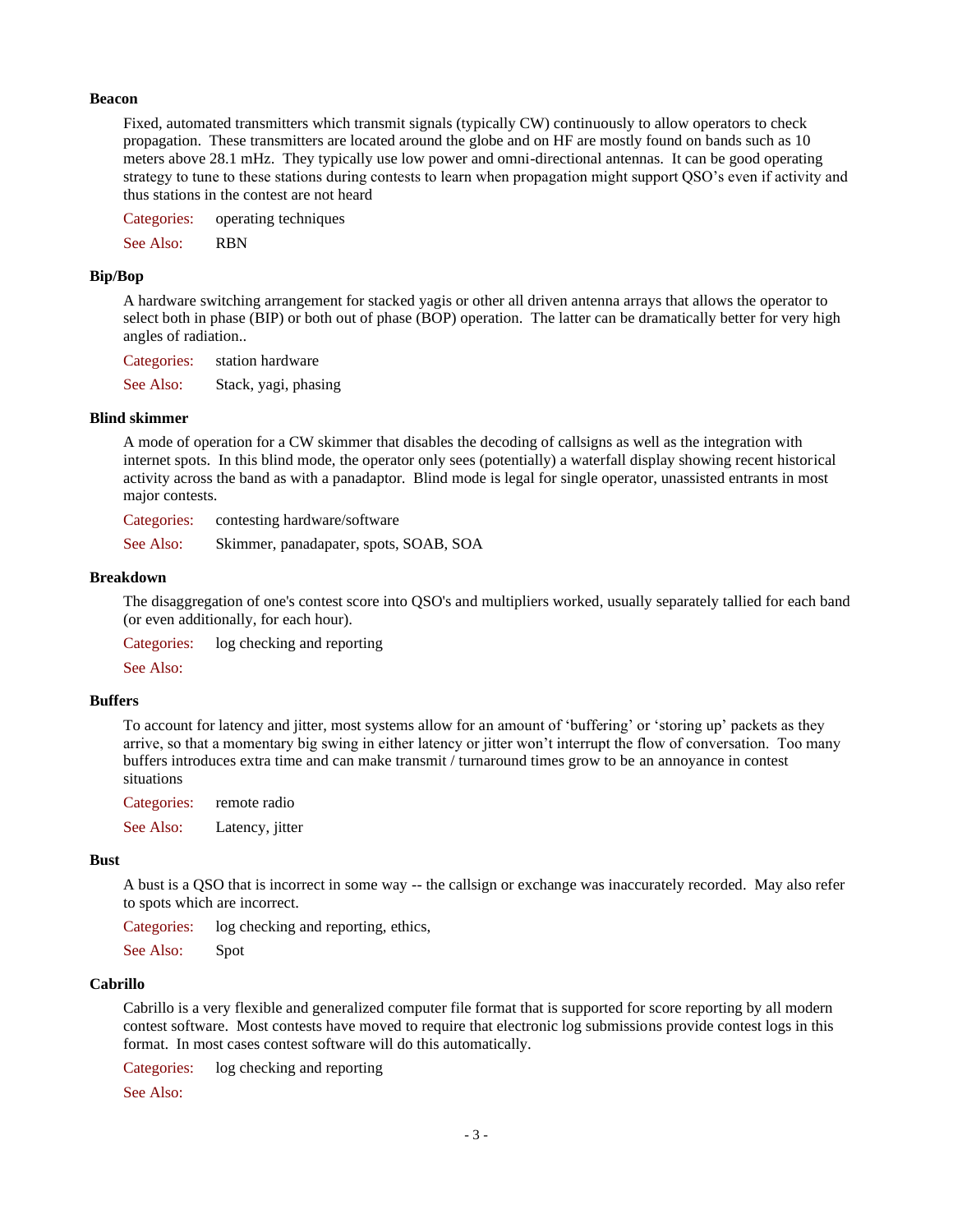### **Category**

A contest category is the classification defined by the contest rules that you choose to enter when you run the contest. Specific category definitions depend on the rules of the contest, but common examples would be single operator all band or multi-operator (with one or more transmitters).

Categories: operating classification, log checking and reporting

See Also: Category shopping

### **Category Shopping**

The practice of deciding which category to submit your contest score in after the contest is over, and after information on (claimed) scores of potential competitors is public. The purpose of category shopping is to attempt to win a plaque or other recognition in a category that was less competitive than the category that was actually selected in advance. This could be done, say, by claiming SOA when no assistance was used, or even by claiming multi-operator when only one operator was present. This practice is unethical and contrary to the spirit of competition.

Categories: ethics, log checking and reporting See Also: SOA

#### **Check**

A two digit number that corresponds to the first year that you obtained your ham radio license. The check is part of the exchange in the ARRL SS contest. Multi-operator stations use the same check regardless of who is operating.

Categories: contest specific concept

See Also: Exchange

#### **Cheerleading**

Describes the practice of a station or group of stations actively supporting the operation of a specific competitor. This could be by, say, spotting the competitor's CQs on spotting networks, coordinating to find and call the station (as a group) to attempt to enhance their score, or passing along multiplier information, etc. Such practices are unethical and, in many cases, cause for disqualification. They have been known to occur in WRTC events and constitute a serious threat to the integrity of those competitions.

Categories: ethics See Also: Spot, WRTC

### **Check Log**

A category for log submissions which removes the entrant from any competition or score listing. Instead, the log information is submitted solely for log checking purposes by the contest sponsor.

Categories: operating classification

See Also:

### **Claimed Score**

The contest score that is computed before any deductions for incorrectly logged information (conducted after the contestant submits the log to the contest sponsor) take place.

Categories: log checking and reporting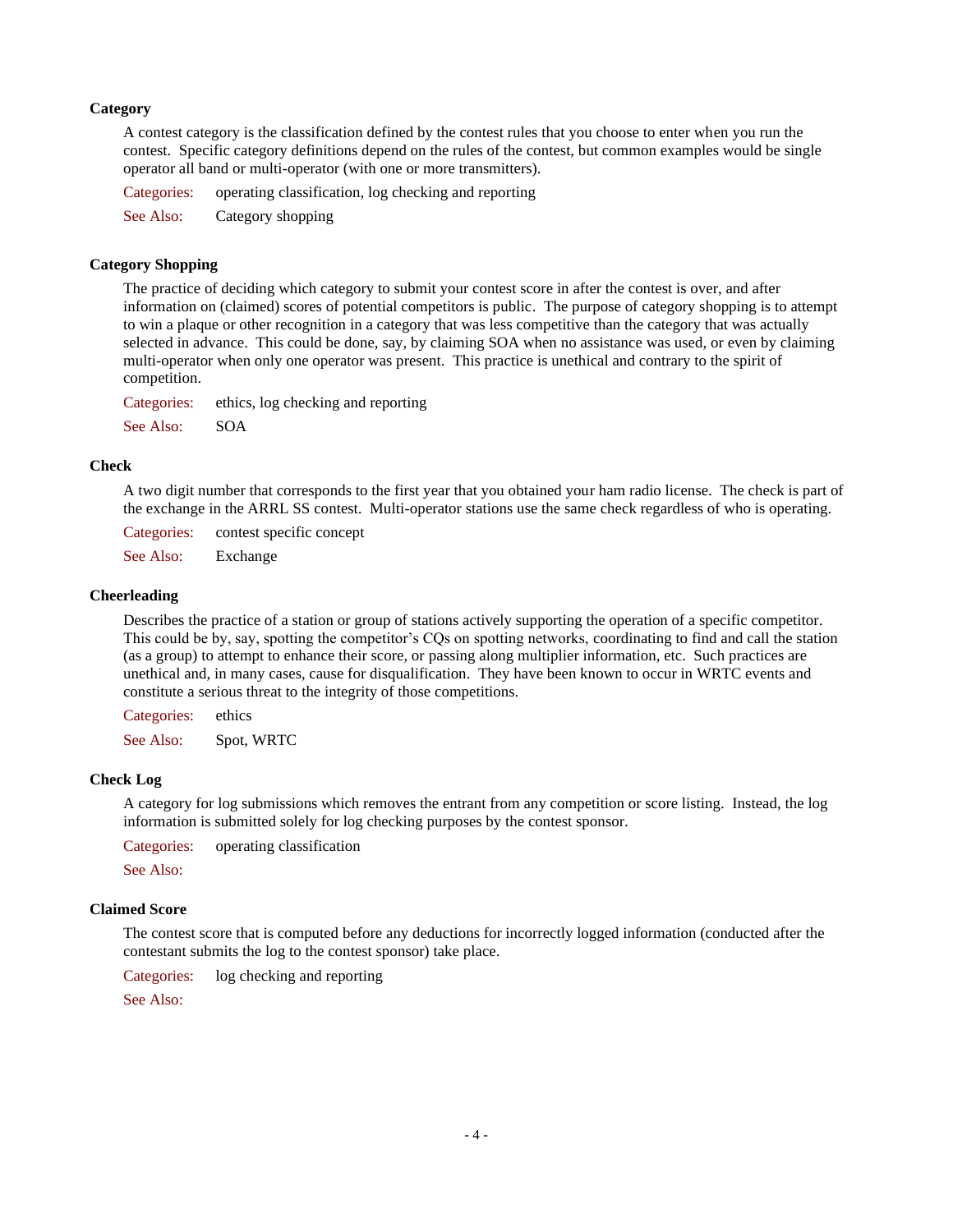#### **Cluster**

A legacy term that once referred to the packet radio networks that supported the exchange of real-time spotting information (announcements of calls on specific frequencies). Since the software that made this possible was PacketCluster, written by AK1A, the use of any spotting network is still call using the "cluster," even though the software and the use of packet radio are no longer used.

Categories: operating software/hardware, operating technique

See Also: assisted, RBN

### **CODEC**

CODE then DECODE. This is the software that puts audio from an analog form into a digital form, and reverses the process on the other end of a link. It is how we send audio over the internet. Without this, VOIP would not be possible.

Categories: remote radio See Also: VO IP

### **Cty.dat**

Cty.dat, or sometimes wl\_cty.dat, also known as a "country file." is the computer file containing the lookup information that translates prefixes of callsigns into country and/or zone multipliers. Software would use this file, say, to tell you that N9RV counts as a W, and is in CQ zone 4 (or ITU zone 6). Since worldwide prefixes are frequently in a state of flux, an up-to-date country file is always desirable. More recent country files also contain data that may help determine a station'szone. Such information can be inaccurate and in all cases operators should gather such information from the contest exchanges themselves.

Categories: operating software/hardware

See Also: Mult, Exchange

#### **Deadline**

The latest day that logs can be submitted to the contest sponsor to be included in the competition.

Categories: log checking and reporting

See Also:

#### **Digital Voice Keyer**

Hardware which digitally records one's voice for CQ's, contest exchanges and other frequently spoken information. The recording is played back using keystrokes defined by software (or by pushing a button for a stand alone box), thus saving the operator the fatigue of doing it manually. Most modern software uses computer sound cards for this purpose. Older software used specially designed cards (e.g., the DVP by K1EA, the W9XT card) or even a stand alone box.

Categories: operating software/hardware

See Also:

### **Distributed Multiop**

A multi-operator (and often multi-transmitter) category where the stations and antennas are physically distant from each other, linked by internet, competing as a single entry using a single call sign. This category has been allowed for headquarters stations in the IARU contest for many years – otherwise it is generally against contest rules that require all antennas/radios to be in one location. Social distancing and Covid have persuaded more contesting sponsors to allow it.

Categories: operating classification

See Also: M2, MS, MM, Headquarters Station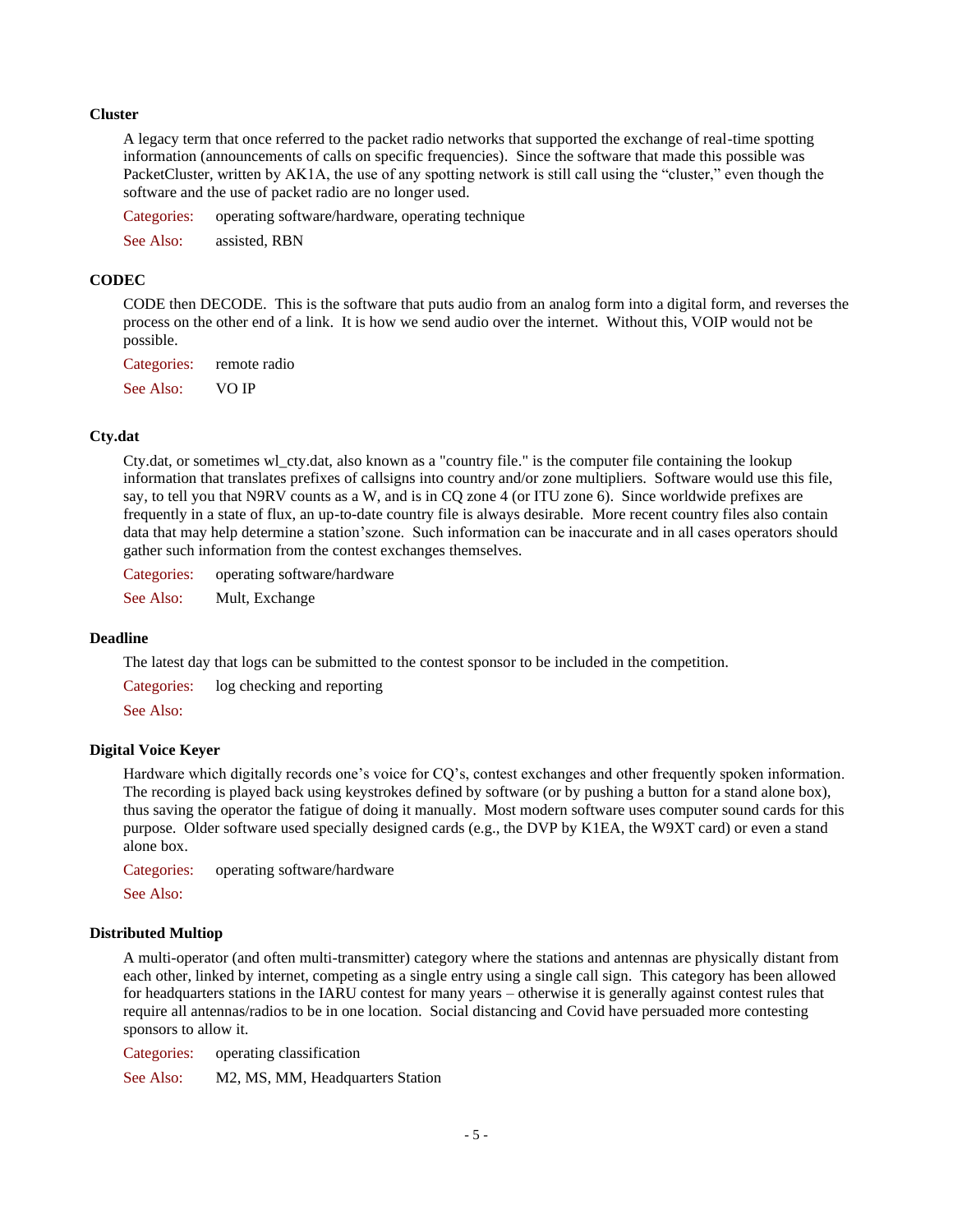### **DNS**

Domain Name Service or Server. Since humans find it easier to remember names rather than a 12 digit number, we have created names for addresses. The Domain Name Servers keep track of the mapping of names to IP Addresses and provide the number when you put in a 'name', i.e. [www.google.com](http://www.google.com/)

Categories: remote radio

See Also: IP address, dynamic DNS

## **DQ**

Disqualifaction (DQ) is the disallowal of a contest entry by the sponsor of the contest, for serious rule violations. DQ is a serious step, which can have ramifications for WRTC eligibility and participation in future contests.

Categories: log checking and reporting

See Also: Red card, yellow card

## **Dual-CQ**

Dual-Cqing (or dueling CQ's) is supported by some contest software in a SO2R environment, where a CQ is called alternatively on each radio (typically on separate bands). It adds complexity, but can increase your transmitted presence and has led to significant score increases for some top competitors.. Some have labelled this operating technique with the more complicated moniker "2BSIQ," which stands for Two Band Synchronized Interleaved QSOs.

Categories: operating technique, operating software/hardware,

See Also: 2BSIQ

### **Dummy CQ**

A dummy CQ is a CQ sent out by a SO2R station as a means of holding a frequency (e.g., discouraging others who might start Cqing themselves). Although it sounds just like any ordinary CQ, in a dummy CQ scenario the SO2R station is not prepared to answer responding stations until his/her QSO on the other radio is completed.

Categories: operating technique, operating software/hardware,

See Also: SO2R, dual-CQ

### **Dupe**

A dupe is a second contact with a station that does not count for additional points. Most contest software will inform you whether or not a station is a "dupe" so you don't waste time working it.

Categories: log checking and reporting

See Also:

### **Dynamic DNS service**

This is a service provided to keep track of your current Dynamic IP address. Since your IP address can change at any time, it's easiest to come up with a name, then have the system keep track of your current IP number. The largest i[s www.dyn.com](http://www.dyn.com/) – and your router will have an option to communicate with it.

Categories: remote radio

See Also: IP address, router, DNS

#### **Dynamic IP address**

Your ISP provides your IP Address on a random basis. As the pool of numbers is limited, they recycle them. This number is assigned to your internet Modem or Router.

Categories: remote radio

See Also: ISP, IP address, router, fixed IP address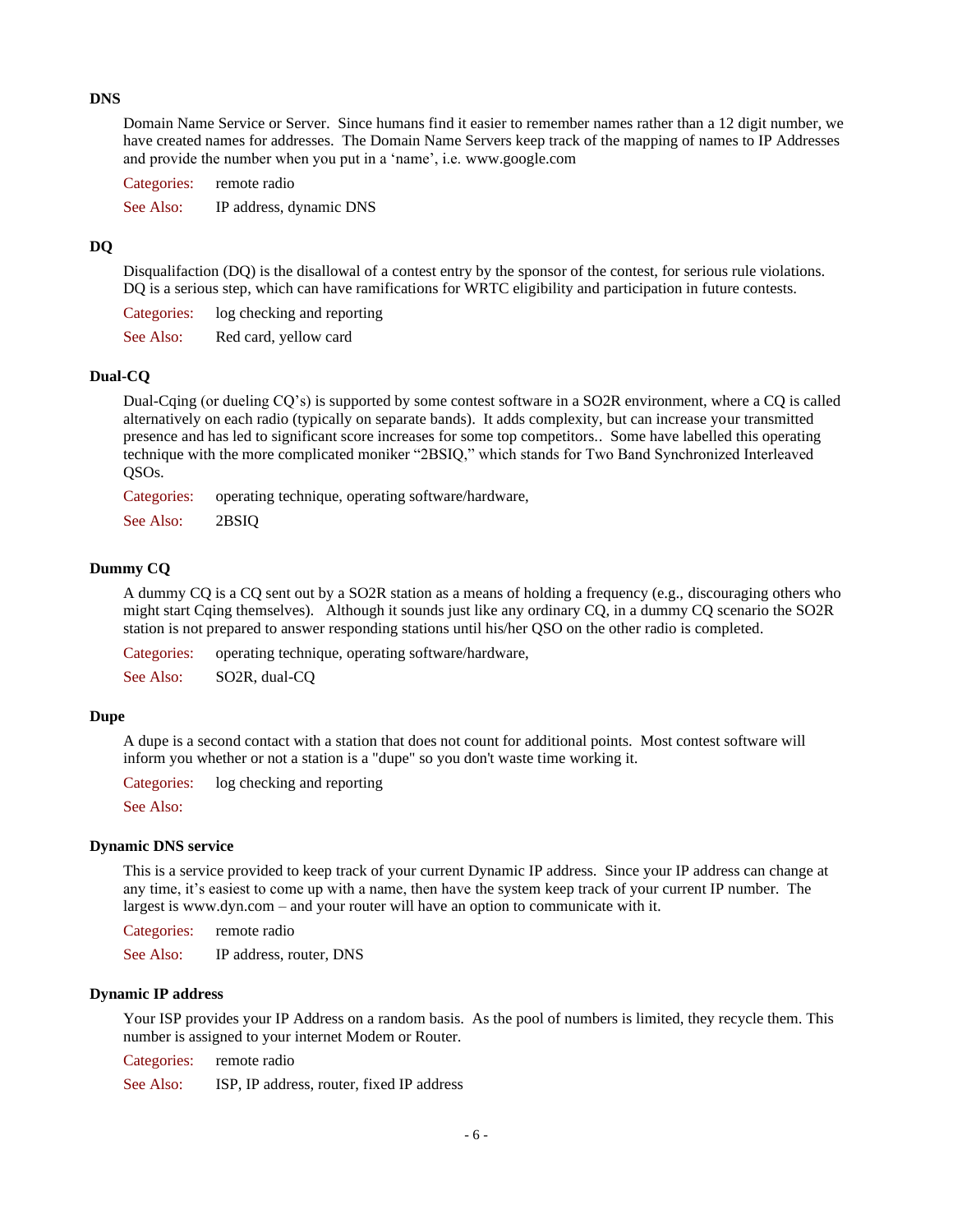### **ESM Mode**

Enter Sends Message mode. A concept for logging software that uses the Enter key on the keyboard to accomplish multiple tasks, depending on the context. While this is implemented differently in specific software, the general concept allows the user to press the Enter key at different stages to, say, start a CQ message, respond to a call by sending the exchange, or send one's own call, depending on the context in which the key is pressed. If a program does not enable ESM mode, then pressing a specific key always produces the same result.

Categories: operating software/hardware

See Also:

#### **Exchange**

The information that is passed between stations in a contest (in addition to the call sign). In the CQ WW, for example, the exchange is RST and the two digit CQ zone number.

Categories: contest specific concept, operating software/hardware,

See Also:

#### **Firmware**

Computer code that controls a device. The code is generally resident in a chip, and can be updated using whatever communications protocols are set up for this purpose. Many contesting devices are now microprocessor controlled, and the ability to update firmware (generally made available by the manufacturer but sometimes customizable by the user) can greatly add to the capabilities and functionality of the device. The Elecraft K3 tranceiver, for example, has a rich and vibrant community developing new firmware to improve its operation.

Categories: station hardware

See Also:

### **Fishing Boats**

Refers to the SSB QRM found in the CW segment of the HF bands (especially 40 meters) caused by the unlicensed, illegal activity centered in southeast Asia thought to be prevalent among fishing boats in the region.

Categories: general

See Also:

### **Fixed IP Address**

For an extra fee, you may be able to have your IP Address not change. This makes connecting to your device easier since it's number never changes.

Categories: remote radio

See Also: IP address

#### **Flutter**

A propagation phenomenon that is characterized by very rapid QSB (fading signal strength), often accompanied by Doppler shift in frequency, which can produce a warbling tone on CW. Signals displaying flutter are most often associated with paths that travel close to or through the auroral zones around each pole of the globe, but during periods of high auroral disturbances flutter can affect almost all signals. For this reason the presence of flutter on a signal gives a useful clue for the callsign of a (possibly weak) station.

Categories: general, operating technique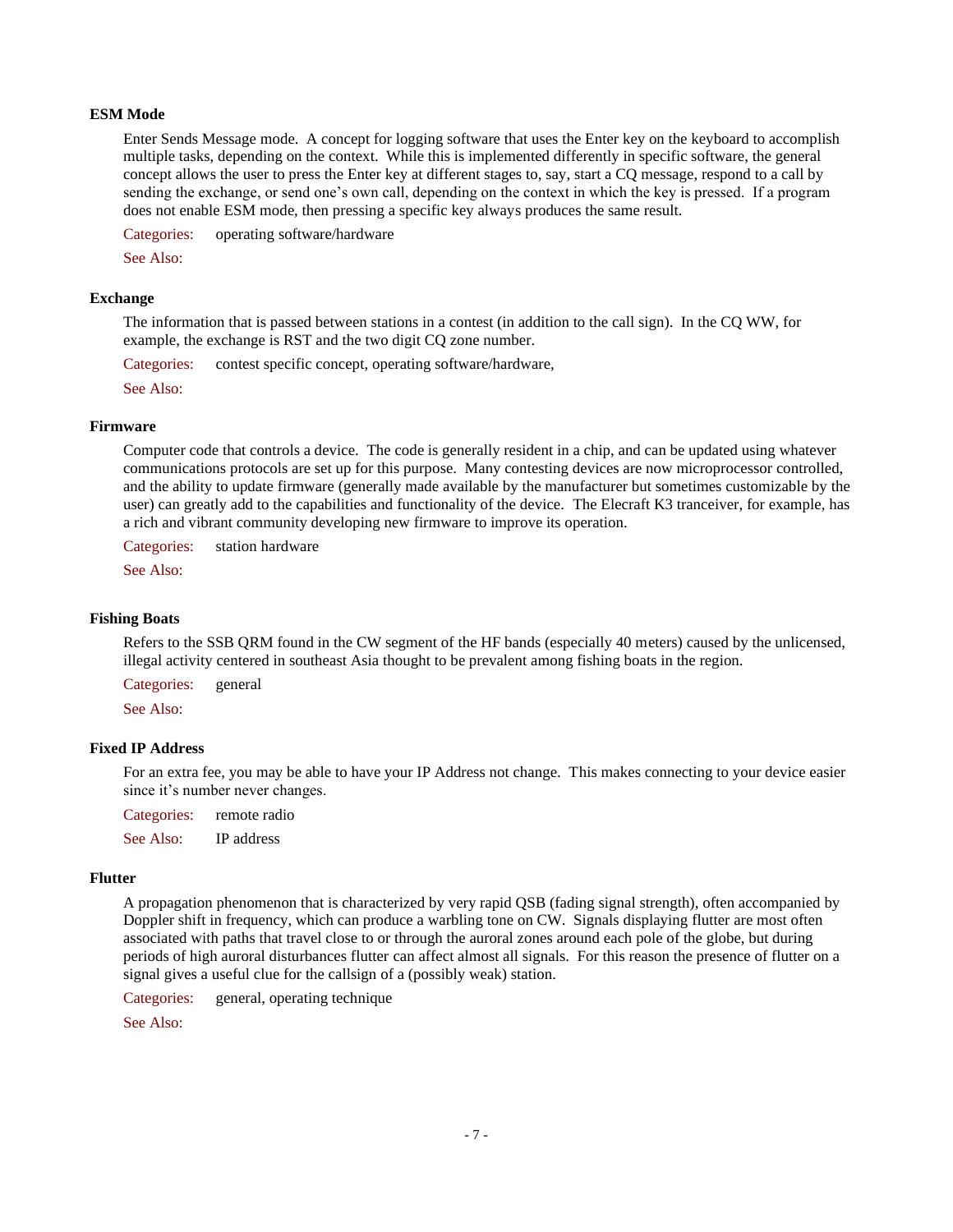### **FSK**

Frequency Shift Keying is a RTTY mode where the transmitter is keyed directly, similar to CW.

Categories: general

See Also:

#### **FT8**

One of the more recently developed (and rapidly evolving) digital communications modes that have exploded in popularity for both HF and VHF. While not yet a contest mode, its increasing use makes it only a matter of time before competition is implemented. Has its origins in the extremely weak signal mode WSJT originally designed by Joe Taylor, K1JT, for use with exotic propagation modes such as moonbounce. Has the ability to "read" – the human ear is not involved – signals at lower signal to noise ratios than many humans can detect using CW or SSB.

Categories: general

See Also:

#### **Gab**

Gab is a feature of many contest software packages that allows computers setup at different operating positions in a multi-operator station to send and receive messages at the keyboard to/from each other.

Categories: operating software/hardware

See Also:

## **Gab file**

Gab file is the record of gab messages recorded by the software during the contest.

Categories: operating software/hardware

See Also:

#### **Gas**

A derogatory term that refers to running more transmitter power than is allowed by the terms of your radio license. Some contests (e.g., the CQ WW) limit transmitter power to a maximum of 1500W output no matter what the rules for one's country say. Similes include soup, smoke, or "active" antenna tuners.

Categories: ethics

See Also:

#### **Golden Log**

A log which survives the contest sponsor's log checking process with zero errors and no change to its claimed score. A golden log is the mark of a careful and skillful operator.

Categories: log checking and reporting

See Also:

### **Gray Line**

The gray line, or daylight/darkness terminator, is a constantly moving circle around the earth where a daylight/darkness transition is taking place. When this circle is over your QTH, potentially enhanced propagation along the terminator is possible, especially on lower frequencies. The timing and potential for gray line propagation depend on a number of predictable (season of the year) and unpredictable (solar conditions) factors. Gray line QSO's can produce new multipliers and/or memorable contest experiences.

Categories: general, operating technique

See Also: Long path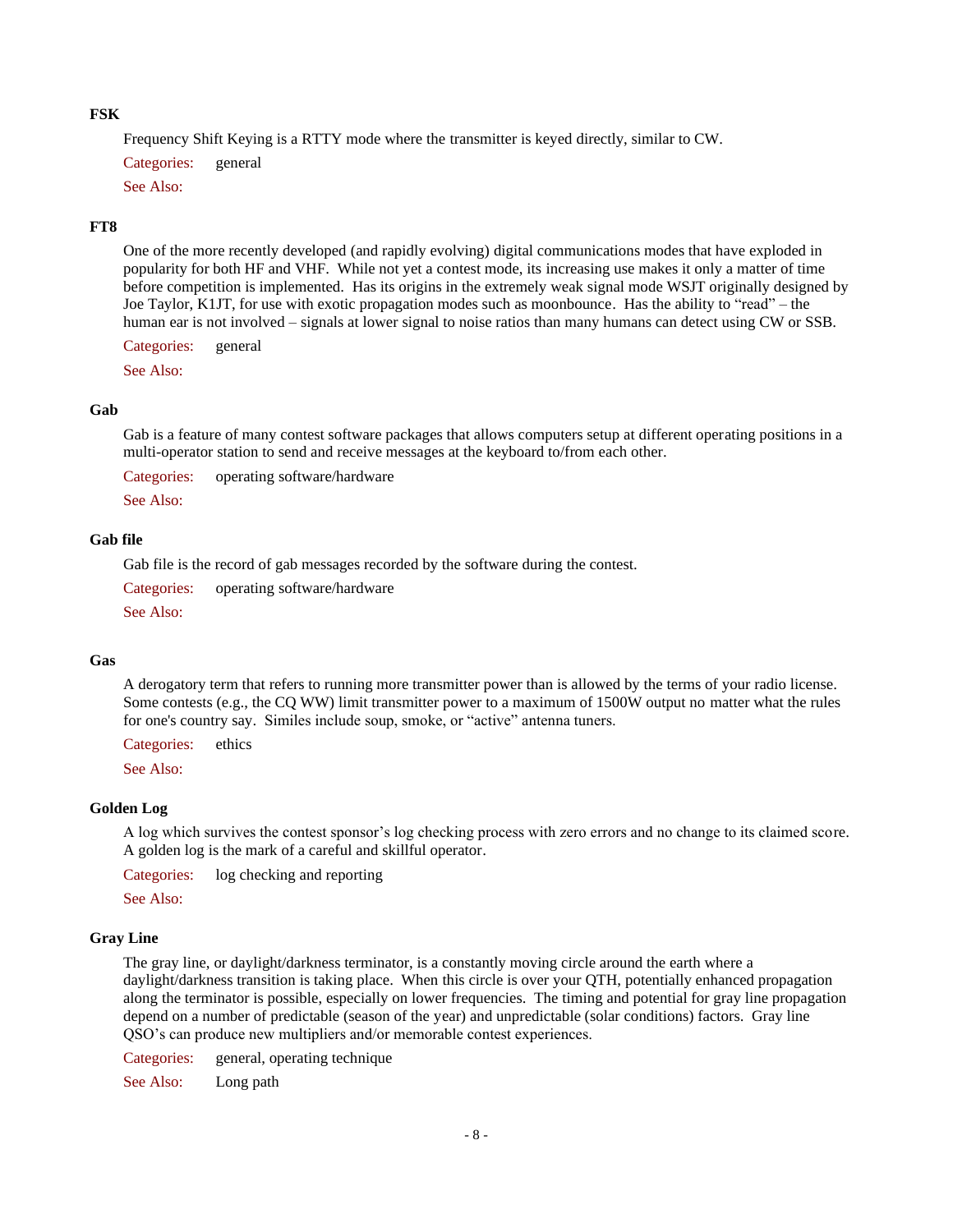## **Grid Square**

An alphanumeric geographical coordinate system, based on the Maidenhead Locator System developed by VHF enthusiasts in 1980, in which the entire globe is divided into equal-sized rectangles which are denoted by alphanumeric codes. E.g., the four digit grid square for N9RV (western Montana) is DN36. Four (or more) digit grid squares have found increasing popularity as contest exchanges, particularly for VHF contests, as they offer both an increased challenge for successfully completing contest QSOs with accuracy, as well as giving universal location information for all countries/states.

Categories: contest specific concept See Also: Exchange, http://en.wikipedia.org/wiki/Maidenhead\_Locator\_System

### **Great Circle**

The bearing between two points on the globe which minimizes the physical distance is known as a great circle bearing. Thus the great circle bearing for working, say, India from the central U.S. is approximately due north. Great circle bearings can vary considerably from what might be suggested from the Mercator projection maps posted in most grade schools. During most openings on HF, great circle bearings are optimal for directional antennas. Long path (180 degrees different) or skew path (aiming towards the equator) are less frequent, but sometimes better, strategies for aiming antennas.

Categories: general

See Also:

#### **Headquarters Station**

A special designation in the IARU contest held in July that involves IARU member societies in each country fielding multi-operator, multi-transmitter operations that often involve special calls and multiple station locations (as a distributed multiop). They are especially popular in Europe, where competition between each country's HQ stations is intense. HQ stations count as multipliers in the contest itself, which increases the interest in their operations.

Categories: operating category See Also: Distributed multiop, mult

### **IP address**

The Internet Protocol uses numbers as addresses to find machines on the internet. It is analogous to a telephone number

Categories: remote radio See Also: UDP, IP address

### **ISP**

Internet Service Provider. This is the company that provides your connection to the internet.

Categories: remote radio

See Also: IP address

#### **Jitter**

This is the change of the latency over time. It is a particular problem on radio remote control, as the difference in latency can make it difficult to adjust the system which has settings to account for latency. If it changes a lot, you will probably experience some audio dropouts.

Categories: remote radio

See Also: Latency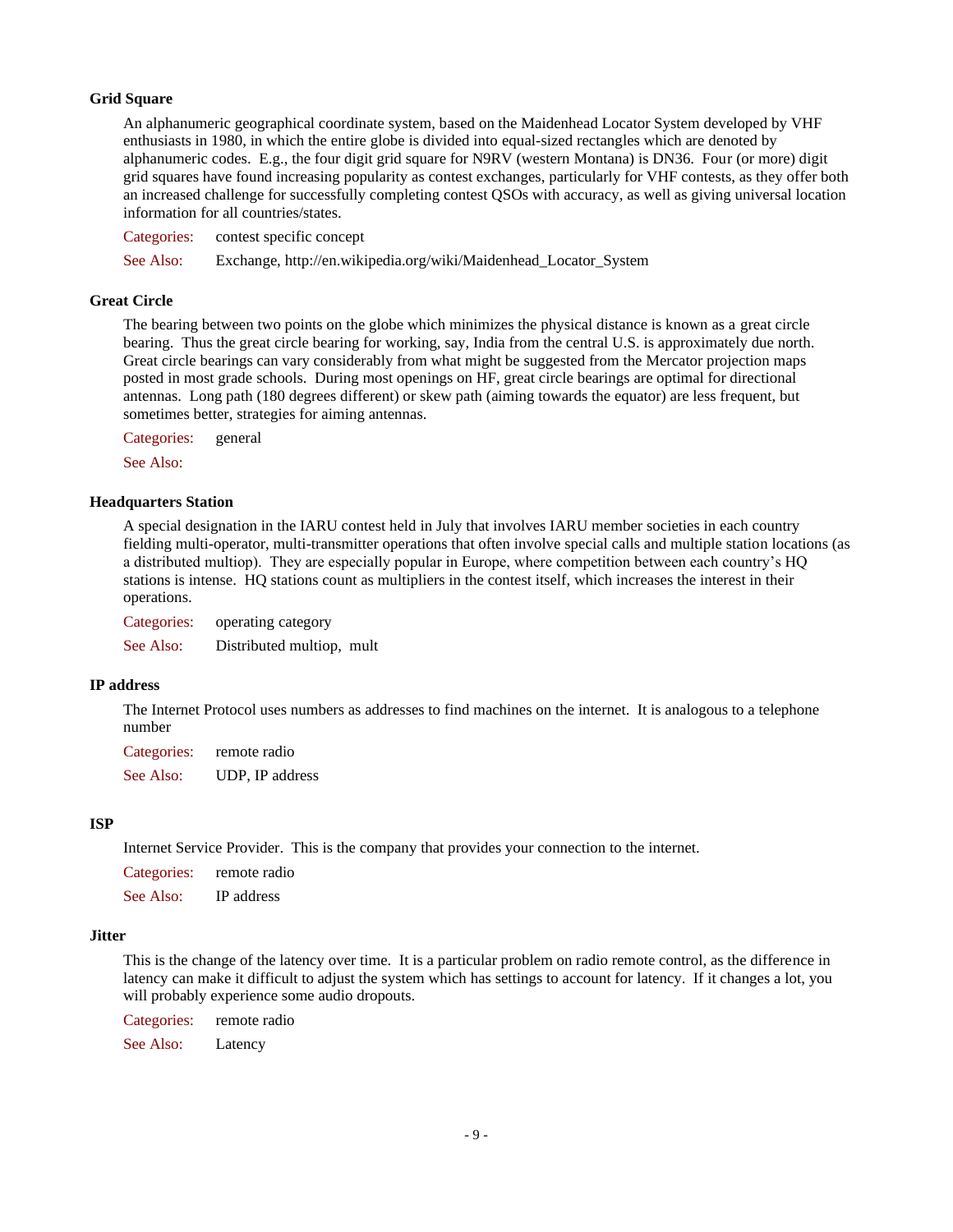#### **K3**

A popular HF transceiver available from Elecraft that is used by many contesters.

Categories: station hardware

See Also:

## **Key Clicks**

W8JI defines keyclicks as "off-frequency sidebands heard when there is no trace of tone (w8ji.com)". They effectively, and illegally, increase the frequency footprint of a CW signal, since the tone-less clicks of the signal will desense receivers and make copying on adjacent frequencies difficult. Many modern radios continue to be produced that exhibit unacceptable levels of key clicks.

Categories: operating software/hardware

See Also: SO2R

### **Keyboard focus**

An attribute of contest software that controls more than one radio at a time. Keyboard focus is the particular radio that your keyboard is entering information for. This is the "active radio" for purposes of logging. If the software is well designed, keyboard focus will flow naturally between radios as the situation requires. In a two radio situation where radio 1 is on 40 meters and radio 2 is on 20 meters, while your radio 2 is CQing your keyboard focus should probably be on radio 1, and vice versa.

Categories: operating software/hardware

See Also: SO2R

### **LAN**

Local Area Network. This refers to any device that is attached to your router, in your home system. Via wired or wireless connections, that is your local network

Categories: remote radio See Also: Router, WAN

### **Latency**

All of this travel between 2 machines over the internet takes time, and the time delay in internet parlance is referred to as latency

Categories: remote radio

See Also: WAN

## **LCR**

An acronym for Log Checking Report. A report from the contest sponsor to each individual competitor that details the scoring adjustments to their submitted contest log, reflecting dupes, busted calls, NIL's and other errors. The LCR is very useful as a means of improving your accuracy in future contests.

Categories: general, ethics,

See Also: Bust, dupe, NIL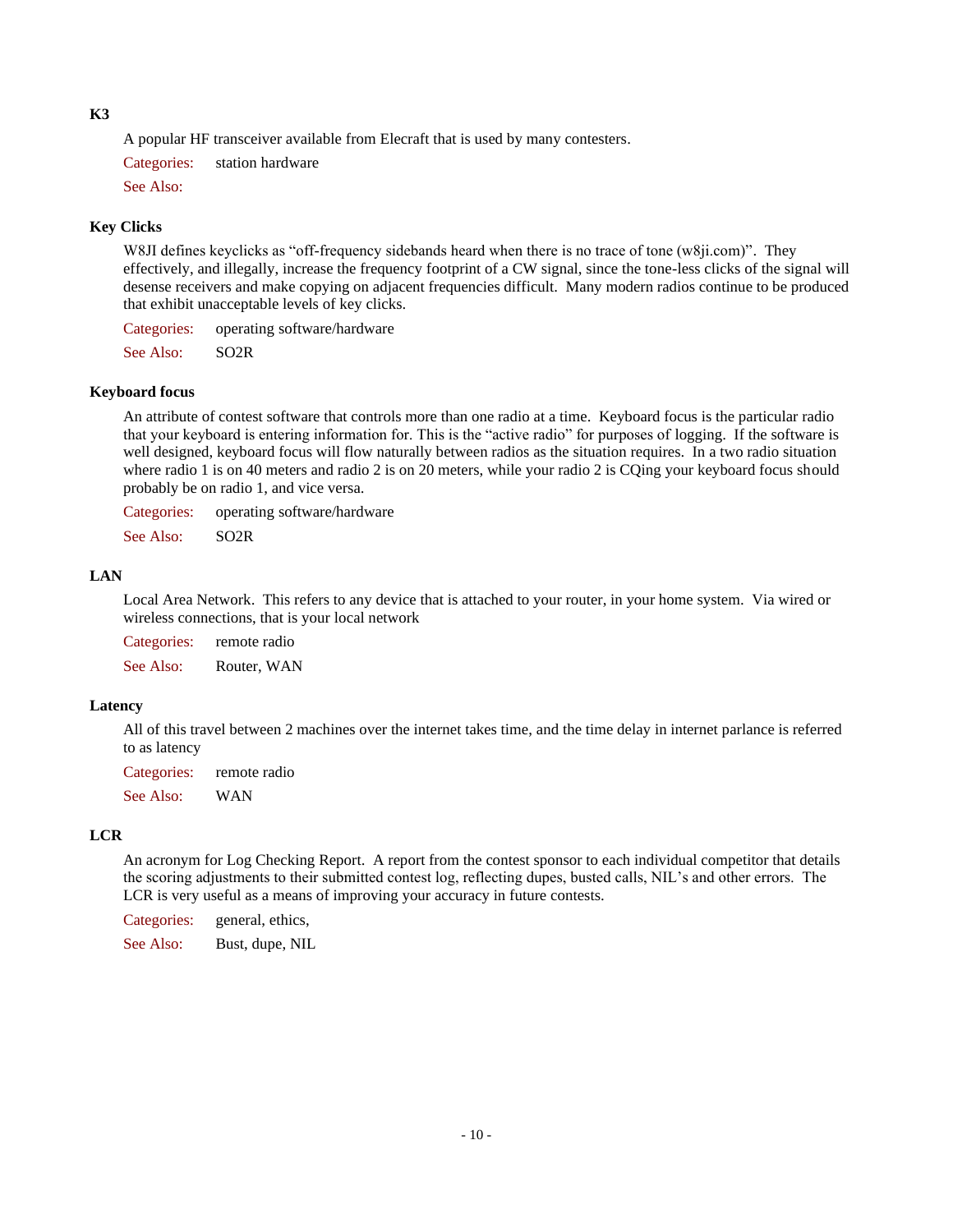#### **Lid**

A lid, generally, is someone whose operating behavior shows a lack of awareness, competence or consideration for other amateurs.

Categories: general, ethics,

See Also:

#### **Lockout**

A means of preventing two transmitters from keying or transmitting simultaneously. A hardware lockout accomplishes this task by inhibiting the transmit/key line on the different radios with a lockout circuit. A software lockout does the same thing using software. This prevents the station from violating the rules of the contest. E.g., it could prevent a multi/multi station from having more than one transmitted signal on the same band, or it might prevent a single operator station from transmitting simultaneously on multiple bands.

Categories: operating software/hardware, ethics

See Also:

#### **Long Path**

A situation where HF propagation exists between two stations in the inverse direction of the great circle heading. "Beaming long path" means pointing your antenna 180 degrees different from the "short path," or great circle heading, for a particular station. Long path propagation, for example, might allow a North Carolina station to work a station in Hong Kong on 10 meters in the morning by beaming southeast. Depending on the season of the year and the propagation on any particular day, this can be an extremely effective event in a DX contest, allowing for long distance QSOs not possible during short path openings. Gray line QSOs, for instance, are frequently long path. Learning and checking the long path openings, in terms of times, bands and geographies, from your QTH can be very valuable for increasing your multipliers and contest scores in DX contests.

Categories: general, operating technique

See Also: Gray line, skew path

## **M2**

Shorthand for the multi-operator, two-transmitter category offered in some contests. This is a relatively new category that was intended to allow greater flexibility that older single transmitter categories, but with less hardware requirements than the open ended multi transmitter category.

Categories: operating classification

See Also: MS, MM

### **Master.dta**

The master.dta, or "master database" file is a collection of so-called "known good calls" -- e.g., call signs of stations that have been worked in previous contests. It can be used as an operating aid with most contest software to suggest complete calls when only partial information is copied over the air.

Categories: operating software/hardware

See Also:

#### **MOAS**

The "mother of all switches" is a project by K1XM and others in theYankee Clipper Contest Club to produce a flexible and powerful switching board to handle a variety of layouts of multiple radios, transmitting antennas, receiving antennas and amplifier interconnections.

Categories: operating software/hardware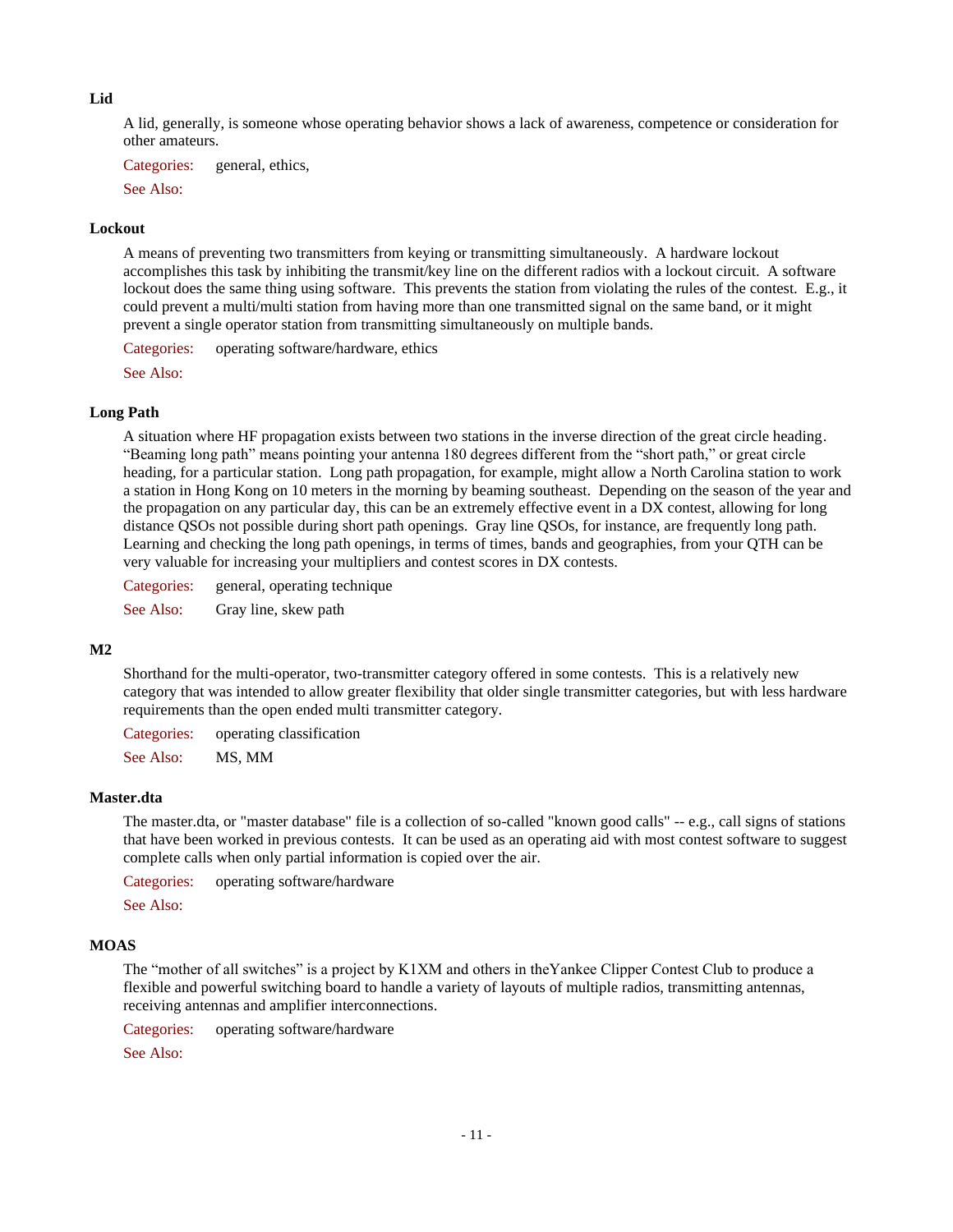#### **MM**

The multi-operator, multi-transmitter category involves an unlimited number of operators and transmitters, with only one transmitted signal allowed per band.

Categories: operating classification

See Also: M2, MS

### **Morse Runner**

Contest simulation software developed by VE3NEA that faithfully presents users with many aspects of actual CW contesting, including pileups, QRM and band noise.

Categories: operating software/hardware

See Also: Pileup

## **Moving Multipliers**

An operating technique where one asks over the air for a station who is a multiplier (e.g., a new country, state or section) to move (QSY) to a different band so that an additional multiplier can be added to one's score. To be done successfully, there must be propagation between the stations on the new band, and the asking station must be able to move quickly. It is not good contest etiquette to ask a CQ-ing station with a pileup to move bands, but even rare DX that comes back to your own CQ's is fair game for this technique. For contests like SS and WPX that only count multipliers once (instead of once per band) this does not apply.

Categories: operating technique

See Also:

### **MS**

The multi-operator, single-transmitter category found in many contests has evolved to have different definitions in individual contests. Once understood as a "one transmitted signal" category, its exceptions and specific band change rules make it among the most complex, yet most popular, categories.

Categories: operating classification See Also: 10-minute rule, band change rule

#### **Mult**

Most, but not all, contests compute the final score as the product of (i) QSO points and (ii) a tally of zones, countries, prefixes or other unique characteristics. Since they impact the score multiplicatively, this second item is called the multiplier. For example, in the SS contest, the multiplier is the number of unique ARRL sections worked (maximum of 80). Thus when a new (e.g., unique) section is worked, it has a greater impact on the final

Categories: contest specific concept, operating technique,

See Also:

## **Mult station**

The station in a multi-transmitter environment that is working only mulitpliers -- new countries, zones, or prefixes, depending on the contest. This usually entails tuning and answering others who are calling CQ.

Categories: contest specific concept

See Also: S&P, Run station

## **Multiplier**

See the discussion under mult above.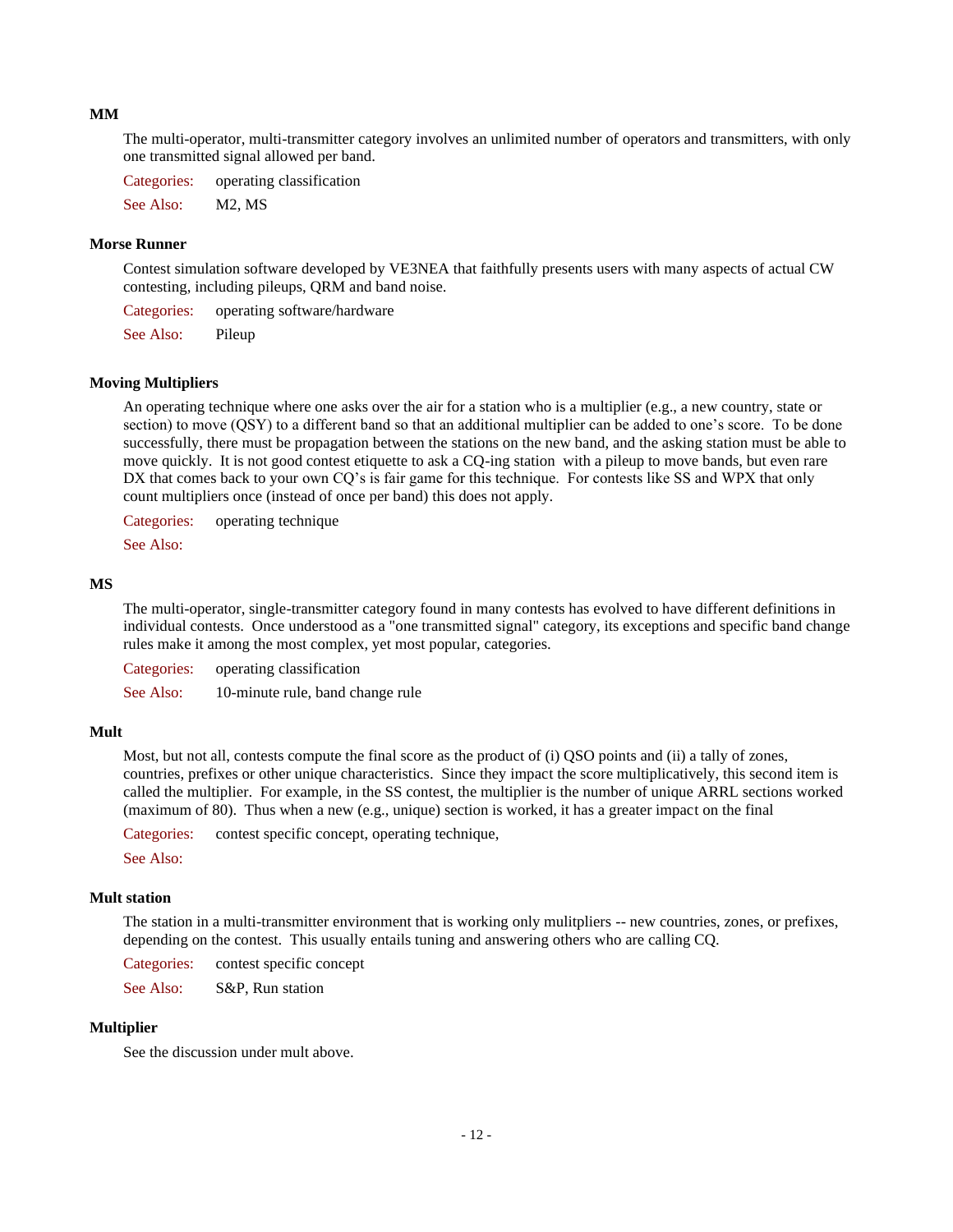## **Multiplier Bell**

A frequently used motivational device for multioperator contests. The sound of a bell going off in a room of operators when a new multiplier is worked by one of them manning different radios is familiar to many successful multi-operator stations.

Categories: operating technique

See Also:

### **NCJ**

National Contest Journal. A bi-monthly magazine devoted to contesting published by the ARRL. NCJ was originally begun by a group of independent contesters (the first editor was K0TO) in the 1970s, and is responsible for the introduction and growth of the popular Sprint and North American QSO Party contests.

Categories: general

See Also: Sprint

### **NIL**

Not-in-log. A deduction made by the contest sponsor that refers to the situation where a contact claimed by one station is not confirmed by a record in the second station's log. In most cases an NIL results for you when there is nothing even "close" to your call in the other station's log at the time you claimed the contact.

Categories: log checking and reporting

See Also:

### **Off-by-1**

A "one off" call is a call that differs by one character -- W9RV, N7RV, and N9RE are all one off calls for N9RV.

Categories: log checking and reporting

See Also: SCP

### **Over the Horizon (OTH) Radar**

High power radar systems deployed in the HF spectrum that can cause broadband, intense interference to contest and other communications. Recently OTH radar QRM has been particularly bad on 40 meters, and occurs when there is propagation over the north pole.

Categories: general

See Also:

### **Off-time**

Off-time is the amount of time during the contest period that a station is off the air -- no listening or transmitting taking place. Some contests (e.g., Worked All Europe, ARRL SS) require that single operator entrants take a minimum amount of off time. Off time lengths are usually restricted to a minimum block size (30 minutes in SS, for example).

Categories: contest specific concept, operating technique,

See Also: Rubber clocking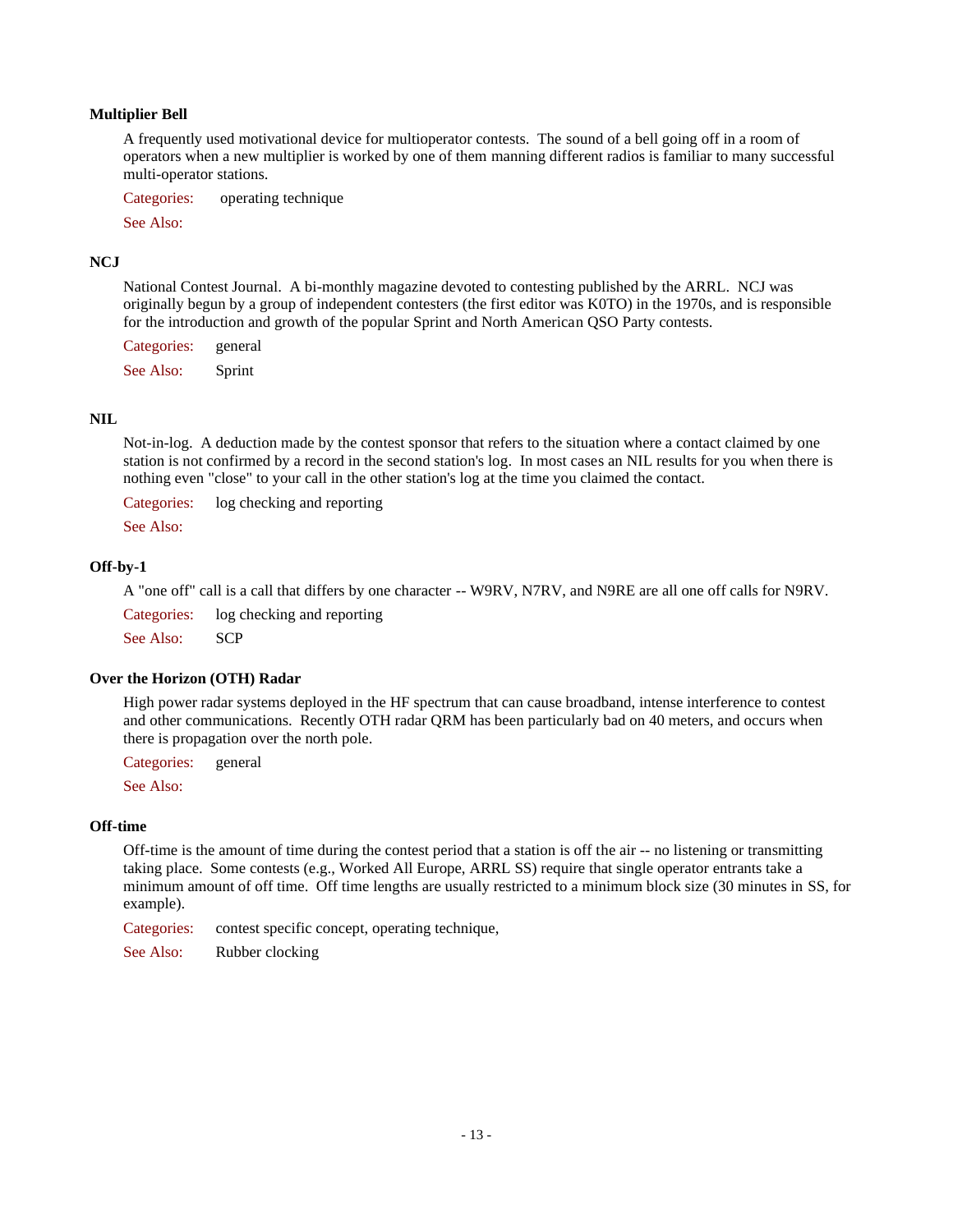### **Online scoreboard**

A web site that delivers real-time score information of participants in a contest, such as those at cqcontest.net . In most cases these scoreboards are designed to seamlessly interface with contest software at participating stations so that one can see at a glance the relative standings of the competitors in any category. Participation in live scoreboards is gaining popularity, but some have questioned whether or not the use of such information during a contest is consistent with unassisted operation.

Categories: operating hardware/software

See Also: Unassisted

### **Overlay categories**

Refers to contest classifications that co-exist with, or overlay, other classifications. Examples might be the "rookie" overlay that is restricted to new contesters, or restricted time overlays (e.g., 24 or 12 hours). A contest overlay category creates a subcategory within a "base" category (which is usually a single operator category). In the CQ WPX contest, for example, one might enter the "tribander/wires" or "youth" overlay category and thus compete for plaques and certificates within that subcategory. Not all contests offer overlay categories, see the rules for the specific contest.

Categories: operating classification

See Also: Single operator

### **Packet**

Packet originally referred to packet radio spotting networks, which were an application of (typically) VHF packet radio networks that were created in the late 1980's as a means of exchanging real-time spot information during contests. The rise of high speed internet since that time has caused almost all of these networks to migrate to the net, greatly increasing their speed and scope. Although no real connection to packet radio networks still exists, the term "packet" has survived, referring to spotting networks in general

Categories: operating software/hardware, operating technique

See Also: spot

### **Panadaptor**

A band scope that displays signals on a band visually, usually as a line or area graph, allowing for a view of activity across an entire band at once. The display show signal strength on the vertical axis and frequency on the horizontal, and is sometimes combined with a waterfall display which presents a brief historical view of activity on a frequency instead of an instantaneous view. This can be a stand alone piece of hardware, integrated into a radio, or software produced by a product like a skimmer.

Categories: contesting hardware/software

See Also: Skimmer

#### **Partial**

Partial calls are bits and pieces of full callsigns. They contain valuable information but cannot be logged until they are complete.

Categories: operating software/hardware, operating technique,

See Also: SCP, Super Check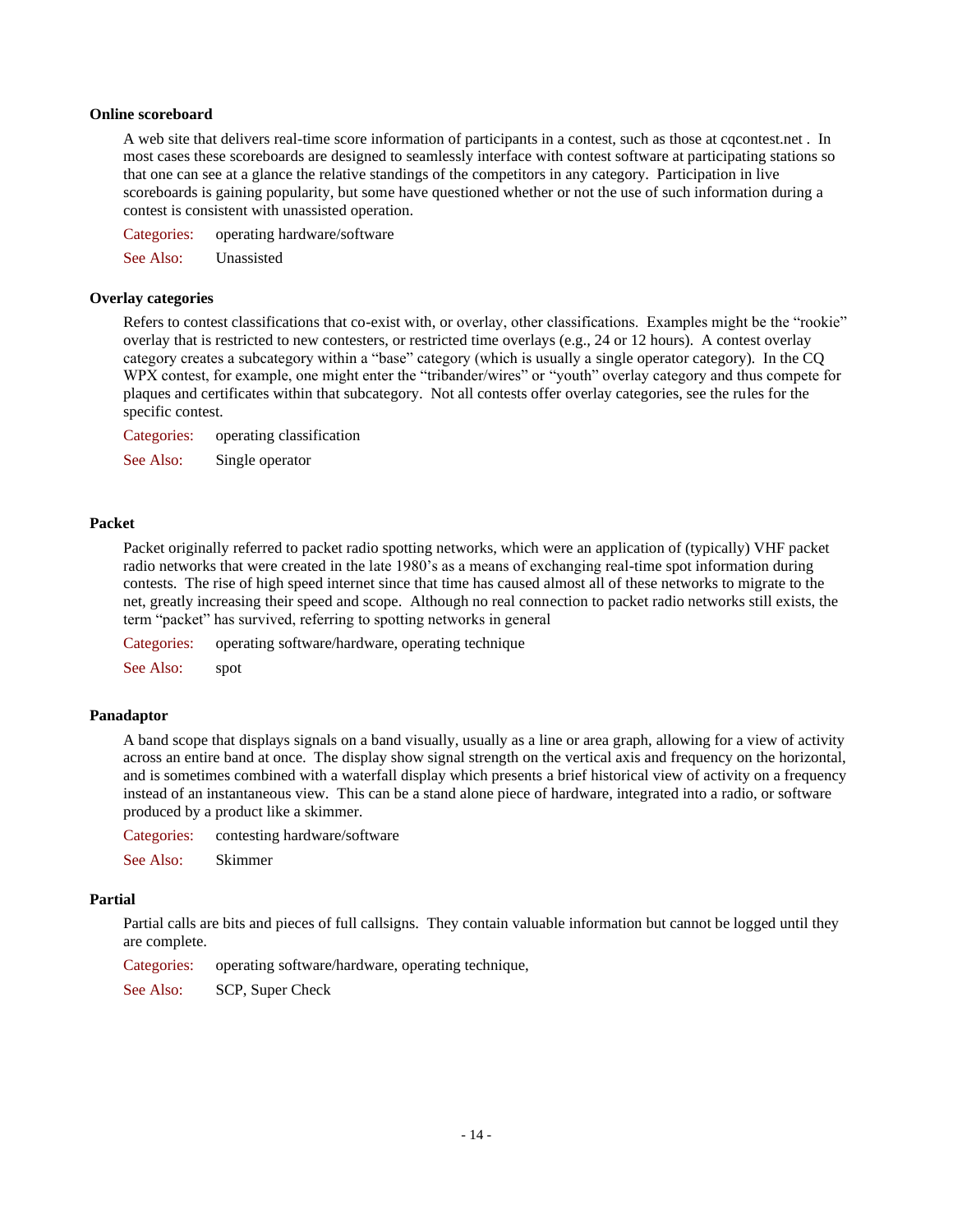### **Pass**

Passing is an action where a station worked on one band is requested to QSY to a second band, typically in order to obtain additional multiplier credit. Proper contest etiquette holds that only stations who respond to your CQ can be passed -- it is not good manners to ask a station who has established his or her own running frequency to QSY to another band.

Categories: operating technique, operating software/hardware,

See Also:

## **Penalty**

Penalties are additional deductions made for unverified or inaccurate information submitted as part of one's claimed score. For example, a NIL in the ARRL SS contest results in the loss of the claimed QSO as well as an additional penalty QSO deducted. Penalties and other score reductions are incurred by all contest competitors, both new and experienced, and are generally nothing to be ashamed or fearful of. Part of contest competition is acquiring operating habits that minimize these deductions.

Categories: log checking and reporting

See Also:

### **Phasing**

Refers to the relationship between the waveforms of two signals, typically of equal frequency. In-phase, or zero degree phasing, refers to waveforms that are exactly coincident. Out-of-phase, or 180 degree phasing is where the high point of one signal occurs at the low point of a second signal's cycle. Used as a verb, this generally refers to methods or hardware of adjusting the phase, often with transmit or receive antenna systems. "Phased" verticals, for instance, are antennas that use delay lines or other methods to adjust the phase relationship between the antennas to optimize their directivity and performance.

Categories: station hardware

See Also: Stack, yagi, receive antenna

## **Pileup**

Multiple stations calling a CQing station at the same time. Modest pileups are concentrated on a single frequency. Rare DX might result in a pileup that is spread out across multiple frequencies. The skill of picking calls out of a pileup, or alternatively, successfully breaking through a pileup to get a CQing station to respond to your call, is a critical contest skill.

Categories: operating technique

See Also:

## **Poaching**

Poaching is when a third station strays onto the frequency of a station who is running in order to make contact with one of the responding stations. If N9RV is running stations on 14024, say, and you attempt to call one of the stations that he has just worked, you are poaching. As the term implies, this is aggressive and unethical contest.

Categories: operating technique, operating software/hardware, ethics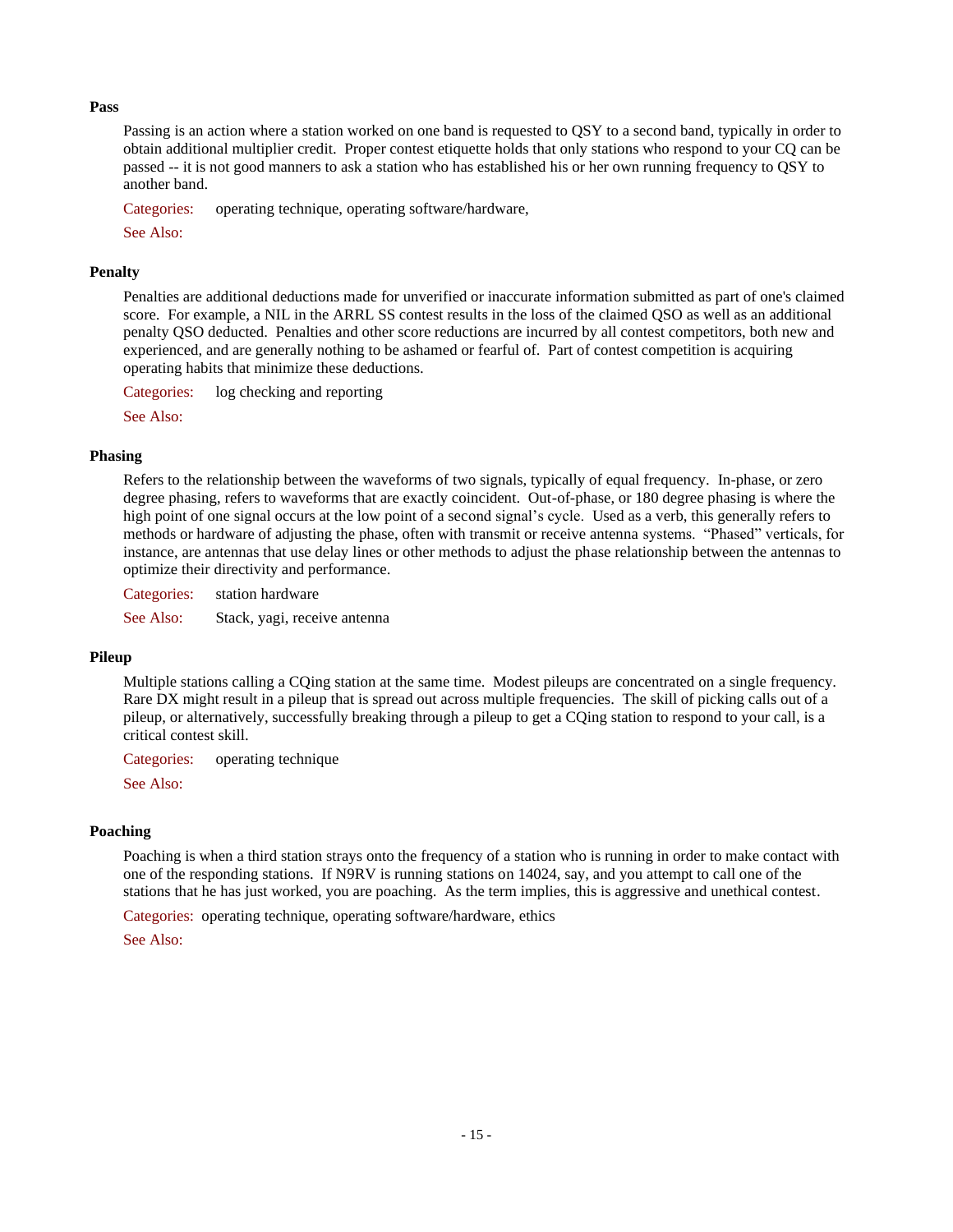### **Point and shoot**

Also known as point and click. A refinement of the search and pounce operating method which is supported by most major logging software programs. With this method, the operator clicks on calls presented in a window on the monitor, so that the frequency of the radio is immediately changed to the frequency of the call which is listed. Thus one may quickly hop around the band, each time landing on the frequency of a CQing station who can be called. The technique is only allowed for operating categories which allow access to packet/internet spotting networks. The technique, while very attractive, has two major difficulties: (i) calls which are spotted may be incorrect – unless one independently verifies the call one runs a very high risk of incurring penalties for busted QSOs, and (ii) when dozens or hundreds of stations in a contest use this technique simultaneously, it results in big pileups calling on exactly the same frequency, which are hard for CQing stations to disentangle.

Categories: operating technique, operating hardware/software

See Also: S&P, spot, bust, skimmer

### **Points per q**

The number of QSO points that any particular contest contact contributes. In some contests, for example the NA Sprint or ARRL SS, the points per QSO is constant. Most DX contests employ points per q rules that give more credit for contacts outside your continent. Some give zero points for contacts within your own country.

Categories: contest specific concept, operating technique,

See Also:

#### **Prec**

Part of the exchange in the ARRL SS contest. It consists of a single letter, once soley based upon your transmitter power:  $Q = 5$  watts or lower,  $A = 5-100$  watts,  $B =$  more than 100 watts. Recently additional Prec's were added for multi-operator and assisted categories. See rules for ARRL SS contest.

Categories: contest specific concept

See Also: Exchange

### **Port**

All internet traffic travels to the IP address of your home, which all comes to your router. Once it arrives, it has to 'announce' what type of service it is for… some is for a Web Page, another type is for VOIP, or control of a device such as a remote radio setup. Each type of service has been assigned a 'number' which gets sent to the device that is handling the particular service of the packet. The word 'port' has been given to this 'service type'.

Categories: remote radio

See Also: IP address, Router, VOIP

## **Port forwarding**

Once a piece of traffic arrives at your router, it may or may not need to be 'forwarded' to a particular device on your LAN, the devices in your home. For REMOTE CONTROL, this will be a particular PC or Device, such as a RemoteRig box. The router needs instructions on where to send a 'packet' depending on which device on your LAN is handlng that 'Port'.

Categories: remote radio

See Also: Router, LAN, TCP/IP, Port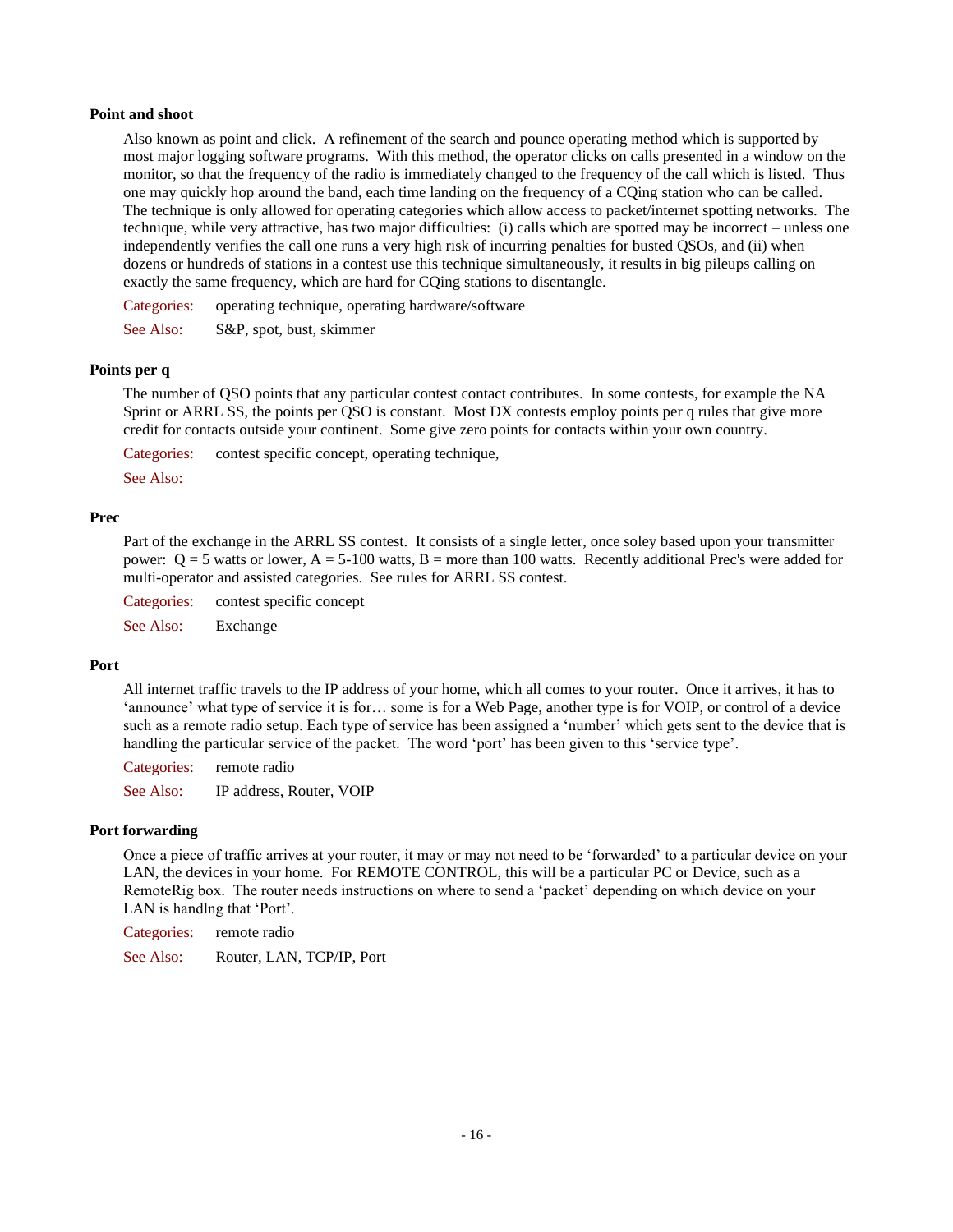## **Prefill**

Prefill refers to the features of some software packages which automatically fill in exchange information based upon information obtained either before or during the contest. Prefill software might enter "Pat" in the name field for the NA Sprint, for example, if you work N9RV, either based upon previous contests, or based on working N9RV on a different band in the current contest. If the prefill information is different from what the station actually changes, of course, it is up to the operator to manually correct it.

Categories: operating software/hardware, operating technique,

See Also: Exchange

## **Prefix**

The portion of a callsign that contains the beginning of the all, up to, and including, the number. The prefix of N9RV is N9. The prefix of 3DA0X is 3DA0. Prefixes count as multipliers in some contests – e.g., the WPX contest. In most cases, prefixes also reveal the geographical location of the station as well.

Categories: general

See Also: mult

## **QRP**

QRP in contesting is generally where one's maximum output power is no more than 5 watts. In many contests, power is an overlay category. E.g., you can be QRP and SOAB.

Categories: operating classification

See Also: Category, overlay category

### **Q-signals**

A three letter code beginning with the letter Q. In theory, each code has a slighly different meaning when used with a ? appended. ARRL and other groups publish the codes and their text meaning. In contesting only a few of these codes are used, sometimes in ways that have evolved from their "official" meaning.

Categories: general

See Also:

## **Qso b4**

QSO b4 is the CW message sent to tell responding stations that they have been worked for point credit previously in the contest and no second QSO is necessary/desirable.

Categories: operating technique

See Also: Dupe

## **Rate**

Rate refers to the speed of making contest QSOs. It is typically measured in QSOs per hour, even when the time span referred to is longer or shorter than 60 minutes. E.g., if N9RV's 10 minute rate is 70.4, it means that if he continued to make QSOs at the same rate for 60 minutes as he just made in the last 10, he would have 70.4 QSOs in the log. The rate statistics provided by most contest software give valuable information on operating

Categories: operating technique, operating software/hardware,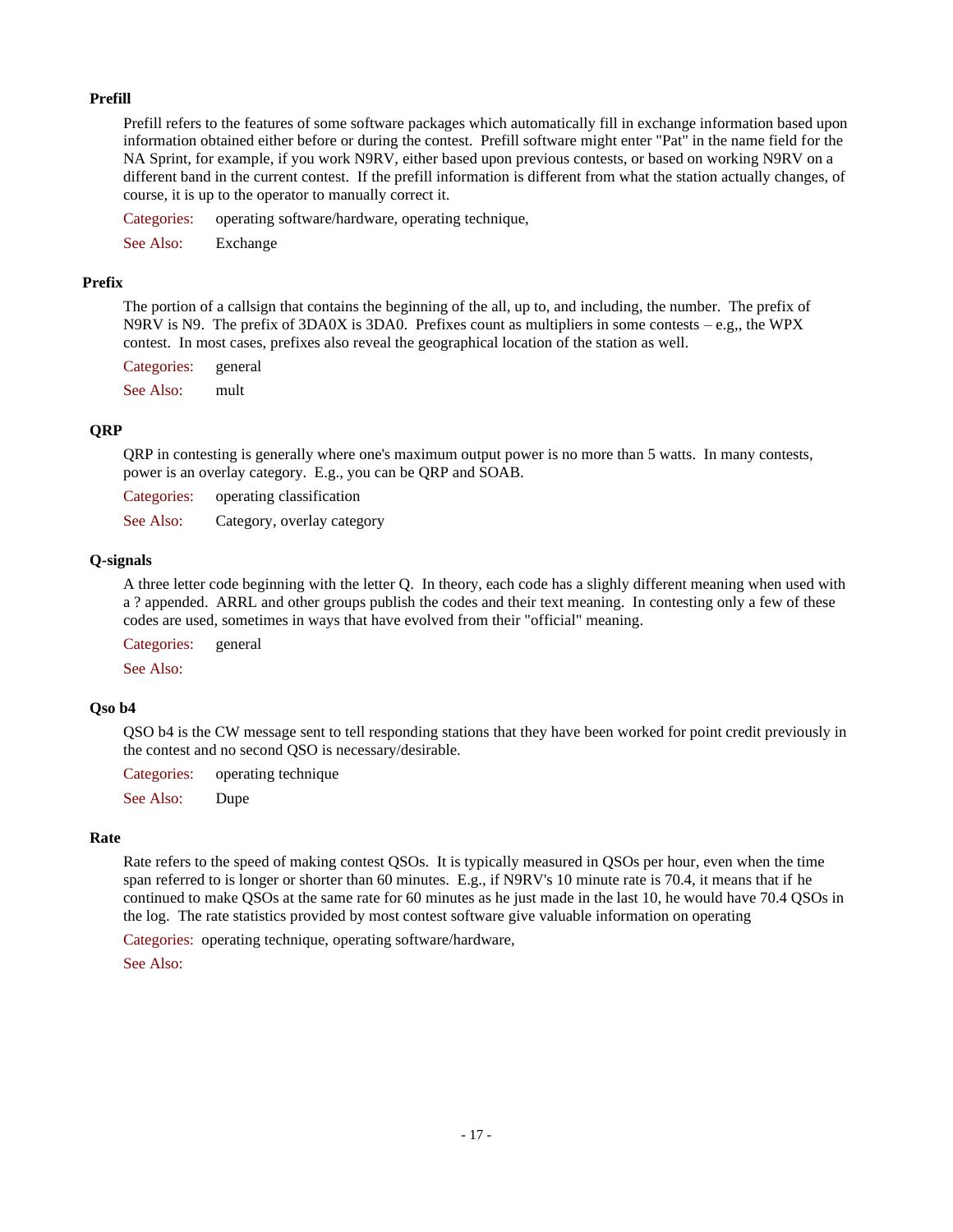## **RBN**

Reverse Beacon Network is a internet-based network of dedicated wide band receivers around the world which decode CW signals in real time and generate "spots" which contain frequency, signal strength and other information. The effect is that of a traditional beacon in reverse – instead of checking propagation by tuning one's receiver to a transmitting beacon at a particular frequency, one merely transmits (usually by calling CQ on CW) while connected to a RBN to see which of the receivers on the network hears you.

Categories: operating software/hardware See Also: Spot, skimmer, skimmer network, beacon

### **RDF**

Receiving Directivity Factor is a measure of receiving antenna performance which compares the forward gain of an antenna at the desired azimuth and elevation grade to its average gain over the entire hemisphere (thanks W3LPL for this definition).

Categories: station hardware See Also: Receive antenna, receive diversity

### **Receive Antenna**

Generally refers to an antenna that is used for receive purposes only  $-e.g.,$  not the same as the transmitting antenna. These include specialized antennas, such as loops, short verticals, pennants or beverages. Receive antennas can be used singly or in combination – e.g., fed into separate receivers simultaneously – the latter is used for what is known as diversity reception. Most modern receivers allow for this. Receive antennas are often non-resonant, and are of particular advantage on lower frequencies to improve directivity and the signal to noise ratio.

Categories: station hardware

See Also: 4-square

### **Receive Diversity**

The practice of using two antennas, each feeding a separate receiver locked onto the same frequency, to better capture a weak signal. This frequently is an advantage due to the differences in polarization, wave angle, noise susceptibility and other characteristics of propagation at any time. Receive diversity is especially important on the low bands where signal to noise ratios are low. Common practice feeds the audio from each receiver into a separate ear.

Categories: station hardware

See Also: Receive antenna, RDF

## **Reflector**

When referring to an antenna, or specifically, a yagi or quad antenna, the reflector is the parasitic (e.g., not fed with coax) element of the antenna that lies behind (opposite the side of maximum radition) the driven element (the one that receives power directly from the transmitter). The reflector can also refer to an internet-based repository of contest-related postings that contesters have used for decades to exchange information and stories. When people refer to the "contest reflector," they generally refer to the service hosted at the web site www.contesting.com. The term reflector is used because email from contributors is "reflected" to the many subscribers by software at the site.

Categories: station hardware, ethics

See Also: Remote receiver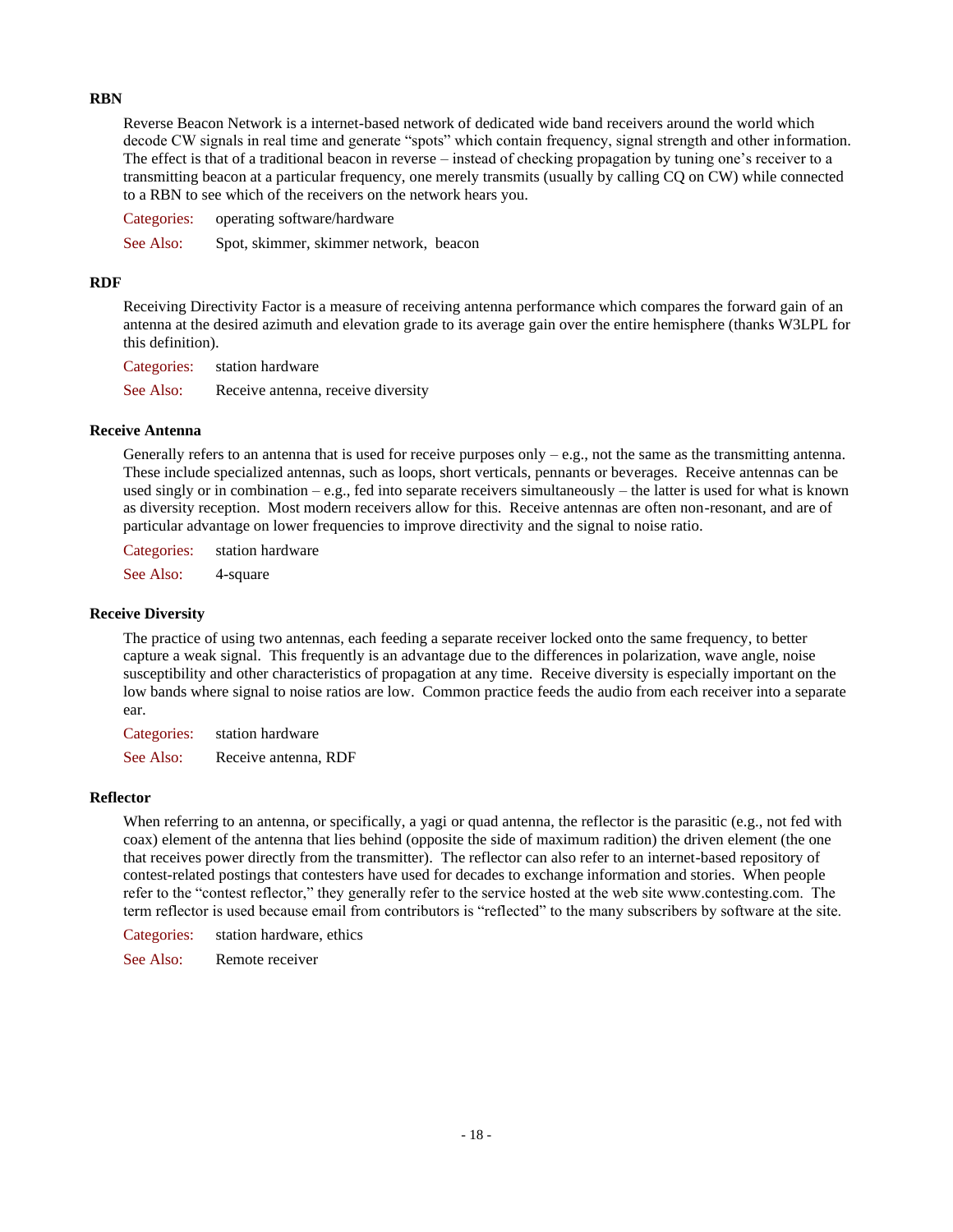### **Remote Operation**

This generally describes a situation where the physical location of the transmitter/receiver is different from that of the controlling operator. This can be supported by software that allows receiver audio and other information to be sent to a remote computer (possibly located thousands of miles away) that also controls transmit, rotor, and other station functions. Contest and DX rules are still evolving on the validity of this configuration. Most seem to allow remote operation as long as the transmitters and antennas are in a single physical location.

Categories: station hardware, ethics

See Also: Remote receiver

#### **Remote Receiver**

A receiver that is remote (e.g., not at the physical location of the station/transmitter) that is accessed using the internet. The ease with which remote receivers can be accessed (many are open to the public) has grown rapidly, creating opportunities for both entertainment ("I wonder what I sound like in Europe") as well as cheating ("it would be nice to be able to figure out who's calling me"). Remote receivers are not allowed in most contests. Exceptions are certain categories of the Stew Perry and CQ 160 contests, which place limits on how far away they can be located from the main station.

Categories: station hardware, ethics

See Also: Remote operation

#### **Robot**

The contest robot, or simply "robot," refers to the automated process that examines contest logs that are submitted to contest sponsors (either via email or a web page) for proper syntax and formatting. Most contest robots will "bounce," or reject with error messages, logs which fail to conform to the proper Cabrillo format, fail to include required information, or which contain other errors.

Categories: log checking and reporting

See Also: Cabrillo

### **Router**

The internet works by sending 'packets' across the house or around the world using 'routes'. It hands off a packet with a destination address to its nearest 'neighbor' router, and it then has instructions of how to reach the destination. Sometimes there can be a dozen or more 'routers' involved in reaching the ultimate destination.

Categories: remote radio See Also: WAN, TCP/IP

#### **Rover**

A rover is a mobile station that travels during a contest to activate multiple geographic locations (typically grid squares) during the course of a contest. Rover stations are especially common in VHF contests, and often involve sophisticated setups that can activate multiple bands as well as high profile (elevation) locations. Rovers can make the contest more fun for everyone by making more multipliers available and thus adding to contest scores. The socalled "captive" rover refers to a rover whose express purpose is to work only a single competitor. The ethics of this variant to the rover concept is dubious at best.

Categories: operating classification, ethics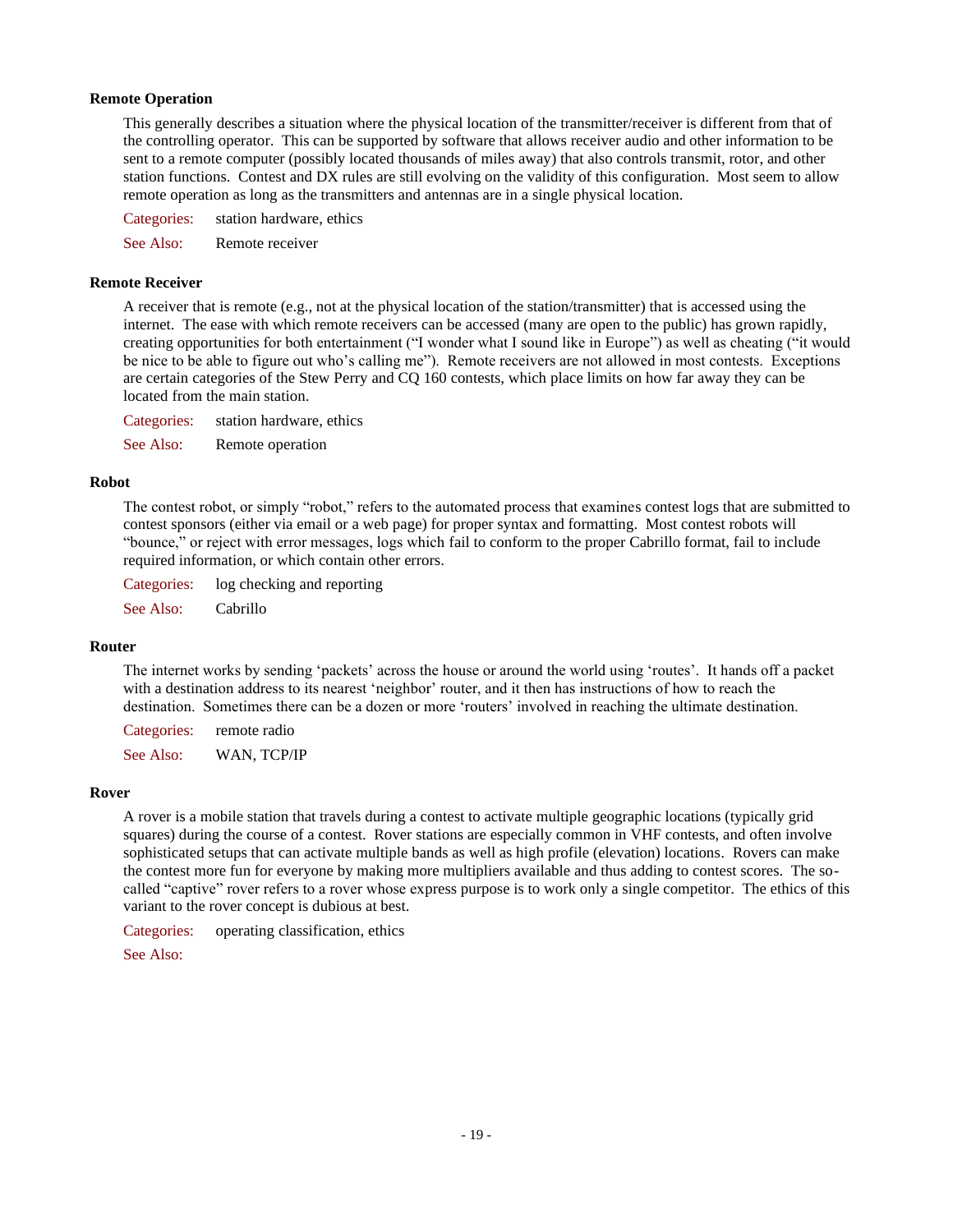### **Rubber Clocking**

A slang term used to refer to the adjusting of times in the contest log to make QSOs appear to conform to the rules of a category and contest. This includes, for example, to make reported off-times in time-limited contests such as the ARRL SS conform to rules that require them to be at least 30 minutes in length, or making times of QSOs appear to obey the 10-minute rule for multi-operator categories in DX contests. Such changes are unethical and not allowed by contest rules and are grounds for disqualification.

Categories: ethics, log checking and reporting, contest specific concept

See Also: DO, 10-minute rule

### **Run**

Running refers to staying on one frequency and calling CQ to solicit new contacts. Running may, or may not, be the fastest way to make QSOs and/or build your score at any given time. Whether or not to run is a fundamental decision made during the entire duration of a contest.

Categories: operating technique

See Also: Run station

### **Run station**

The station in a multi-transmitter environment that is "running" stations -- e.g., calling CQ and taking all who respond

Categories: contest specific concept

See Also: Running

### **S&P**

Search & Pounce is the operating method where one tunes a band and responds to other stations who are running (e.g., calling CQ). The "traditional" tuning by spinning the receiver knob has been augmented by contest software that allows one to jump instantly to a spot frequency (for categories which allow this) and more recently through the use of panadaptors and other visual displays that allow operators to jump to a frequency based on visual

Categories: operating technique

See Also: Spot, point and shoot

### **Schedule**

Schedules are advance arrangements to make QSO's with specific stations at specific frequencies and times. Schedules are often made during a contest to try to work additional multipliers on times and frequencies when propagation is favorable. E.g., N9RV may work NH2T on 15 meters at 0100z and set up a schedule for 40 meters on 7030 kHz at 0700z. When 0700z rolls around, if NH2T and N9RV remember to go to 7030 kHz and they hear each other, a new QSO (which may be a new multiplier for one or both) can be made. Schedules made on the air during the contest can be an important and effective contest tactic. Schedules made via non-amateur means (e.g, email) and/or schedules made before the contest starts are not allowed by most contest rules. Even if rules do not explicitly forbid it, such practices are not considered ethical and should be avoided.

Categories: operating technique, ethics

See Also: mult

#### **Sec**

Abbreviation for ARRL section. Loosely corresponds to US states and Canadian provinces, but larger entities (e.g., NY or California) are divided, resulting in a total of 80 sections. Sections count as multipliers for some ARRL contests.

Categories: contest specific concept

See Also: Mult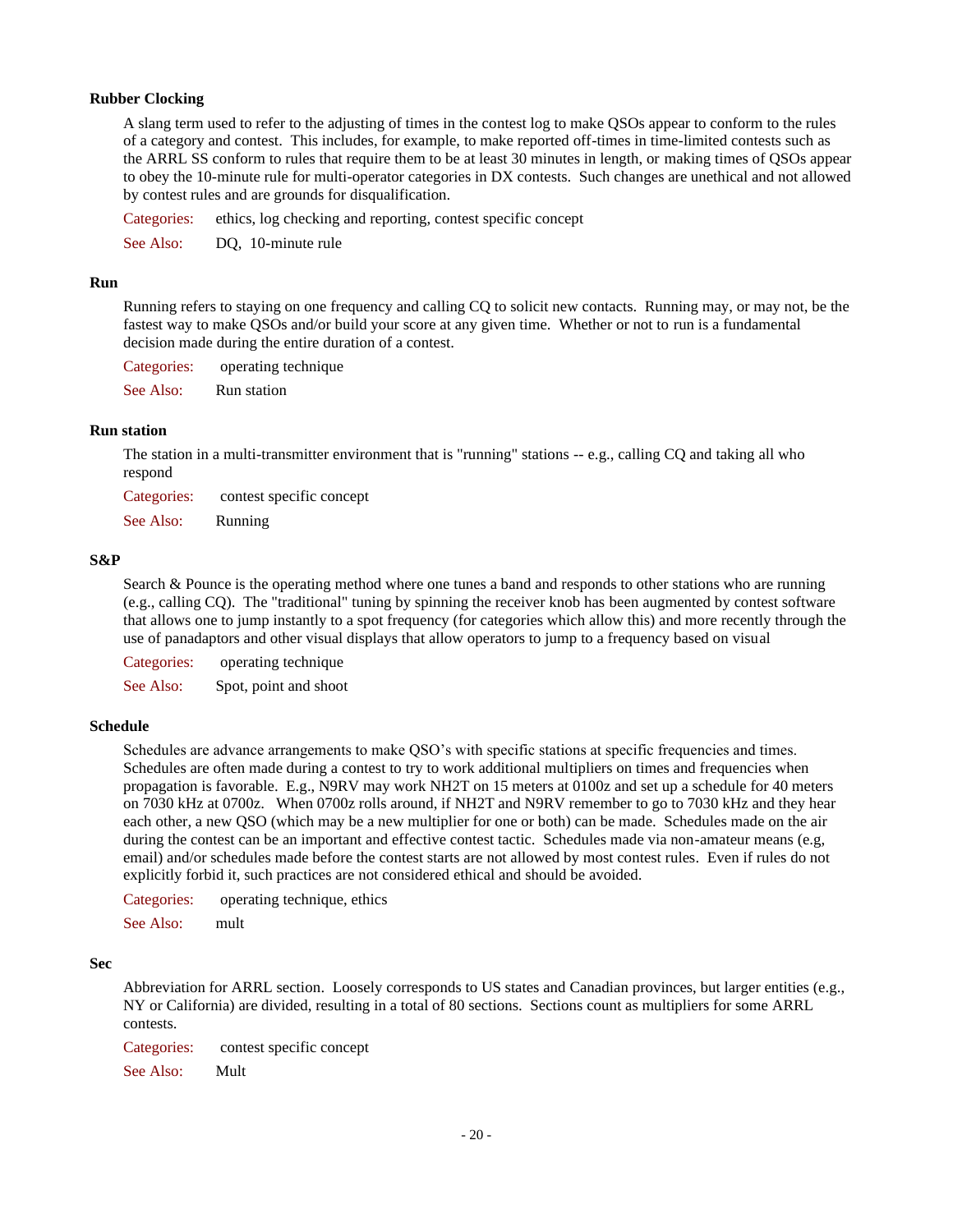## **SDR**

Software Defined Receiver. An SDR performs many of the basic functions of a receiver (e.g., mixing, filtering, demodulation) in the digital realm using a personal computer or other dedicated microprocessor device, instead of the analog, special purpose hardware built into conventional receivers. Commercial SDR receivers, both sophisticated and simple/inexpensive, have been available commercially for many years, and their popularity has grown.

Categories: station hardware

See Also:

## **Self Spotting**

The practice of using internet spotting networks or other means to spot yourself  $-e.g.,$  to announce what frequency you are CQ-ing on in an attempt to attract others to call you. This has always been considered unethical behavior and is generally banned by contest rules, but there are exceptions. In ARRL VHF contests self-spotting has been permitted since 2015. The ARRL has announced that self-spotting will be allowed beginning in 2023 for the ARRL DX contests, but this remains controversial and may be reconsidered.

Categories: operating technique, ethics

See Also: Spot

### **Serial Number**

A counter that begins at 1 for the first contest QSO, and increments by 1 for each successive contact. The serial number is part of the exchange for some contests (e.g., the CQ WPX, the Worked All Europe contest).

Categories: contest specific concept

See Also: Exchange

#### **Single-Band**

Competitors in the single band categories restrict their competitive efforts to one frequency band (e.g., 40 or 20). In some contests they are allowed to make contacts on other bands, but only their "single" band QSOs count towards their score.

Categories: operating classification

See Also:

### **Single Operator**

A contest category where one person performs all operating and logging during the contest. It is frequently abbreviated SO, forming the root for acronyms such as SOAB (single operator all band) and SOA (single operator assisted).

Categories: category

See Also: SOA

### **Six-Pack**

A six pack is a relay controlled matrix coax switch with two inputs and six outputs. It is used by many stations who use SO2R as a means of allowing either station to have access to any antenna. Newer variants of matrix switches allow for more than six outputs, but the term has stuck.

Categories: station hardware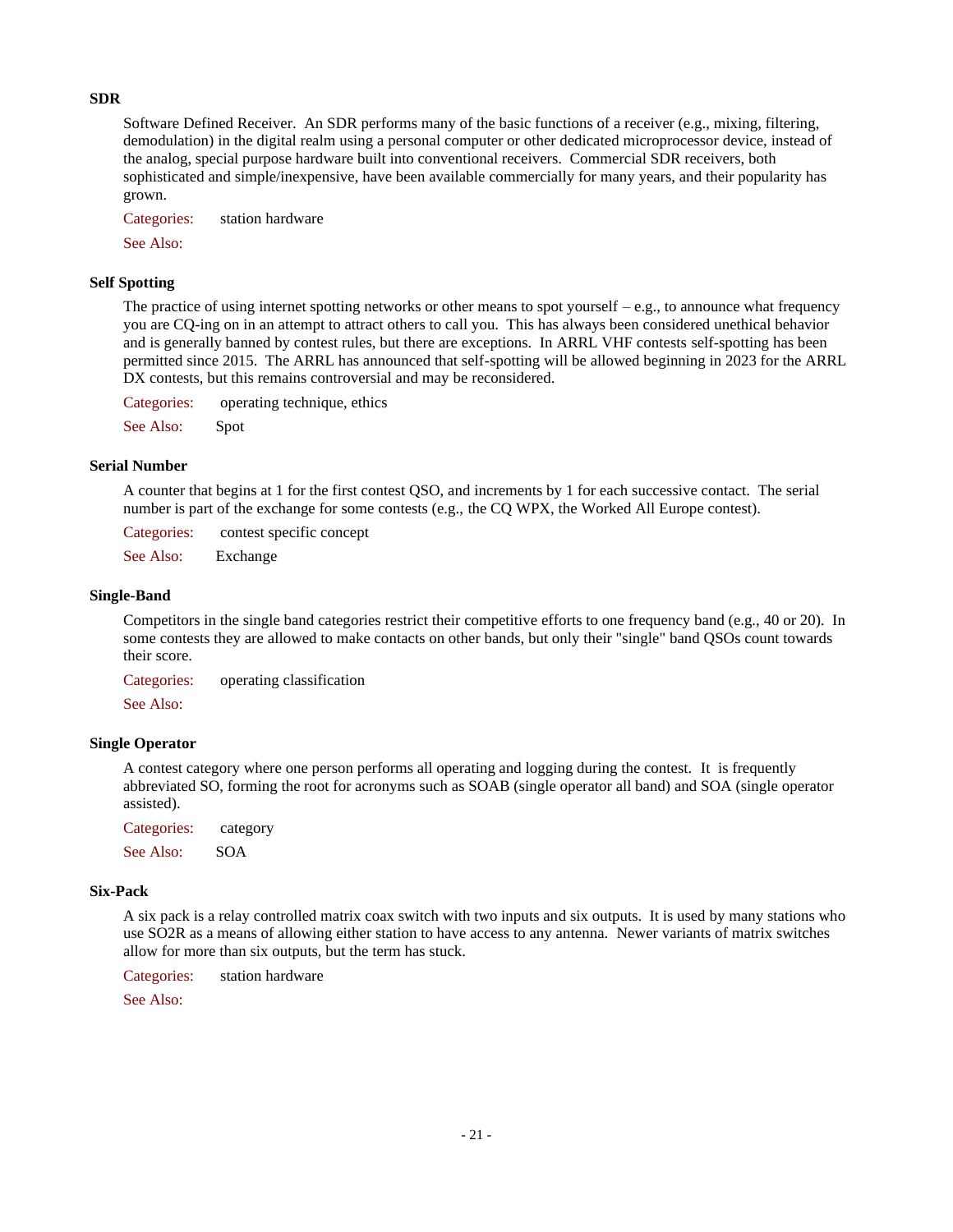### **Skew Path**

A propagation phenomenon where the ionosphere does not support direct-line propagation (along a great circle heading) between two stations, but contacts can be made by aiming closer to the equator (due east or west) so that the path is skewed, so that the first hops travelling in a more southerly direction (for northern hemisphere stations). For a North American station, for example, a skew path opening to Japan might make signals peak due west or even south of west. Skew path openings can take place at frequencies below the MUF, or maximum usable frequency, between two points on the globe, which is often the case under poor propagation conditions. Turning your antenna to explore skew path propagation is a very useful technique that can make a previously inaudible signal suddenly appear and make a QSO possible.

Categories: general, operating technique

See Also:

#### **Skimmer**

A CW Skimmer is a product developed by VE3NEA which combines a CW code reader with a broadband receiver, providing real time spotting information without the use of a spotting network.

Categories: station hardware, operating software/hardware, ethics See Also: Skimmer network

#### **Skimmer Network**

The global network of internet-connected skimmer stations which continuously copy and post call sign, frequency information and signal strength data for ever station they decode (CW and digital modes). The data stream can be used in real time by a variety of applications and contest programs to allow "point and shoot" operating during contests. Note that unassisted categories are not allowed to access skimmer networks.

| Categories: | station hardware, operating software/hardware, operating technique, ethics |
|-------------|----------------------------------------------------------------------------|
| See Also:   | Skimmer, point and shoot                                                   |

### **SO1R**

Single operator single radio is not a formal category in most contests, but describes the less complex hardware/software setup where the operator tunes and transmits on one radio at a time.

Categories: operating classification, operating technique,

See Also:

### **Snow/rain static**

QRN caused by electrically charged precipitation hitting antennas. Low antennas and quads are usually less susceptible than high yagis.

Categories: general

See Also:

### **SO2R**

Single operator two radio operation involves using audio feeds from two radios simultaneously (but with only one transmitted signal at a time allowed), which enables an operator to tune and listen on a second radio (usually on a second band) while the primary radio is transmitting.

Categories: operating classification, operating technique,

See Also: Dual-CQ, Dummy CQ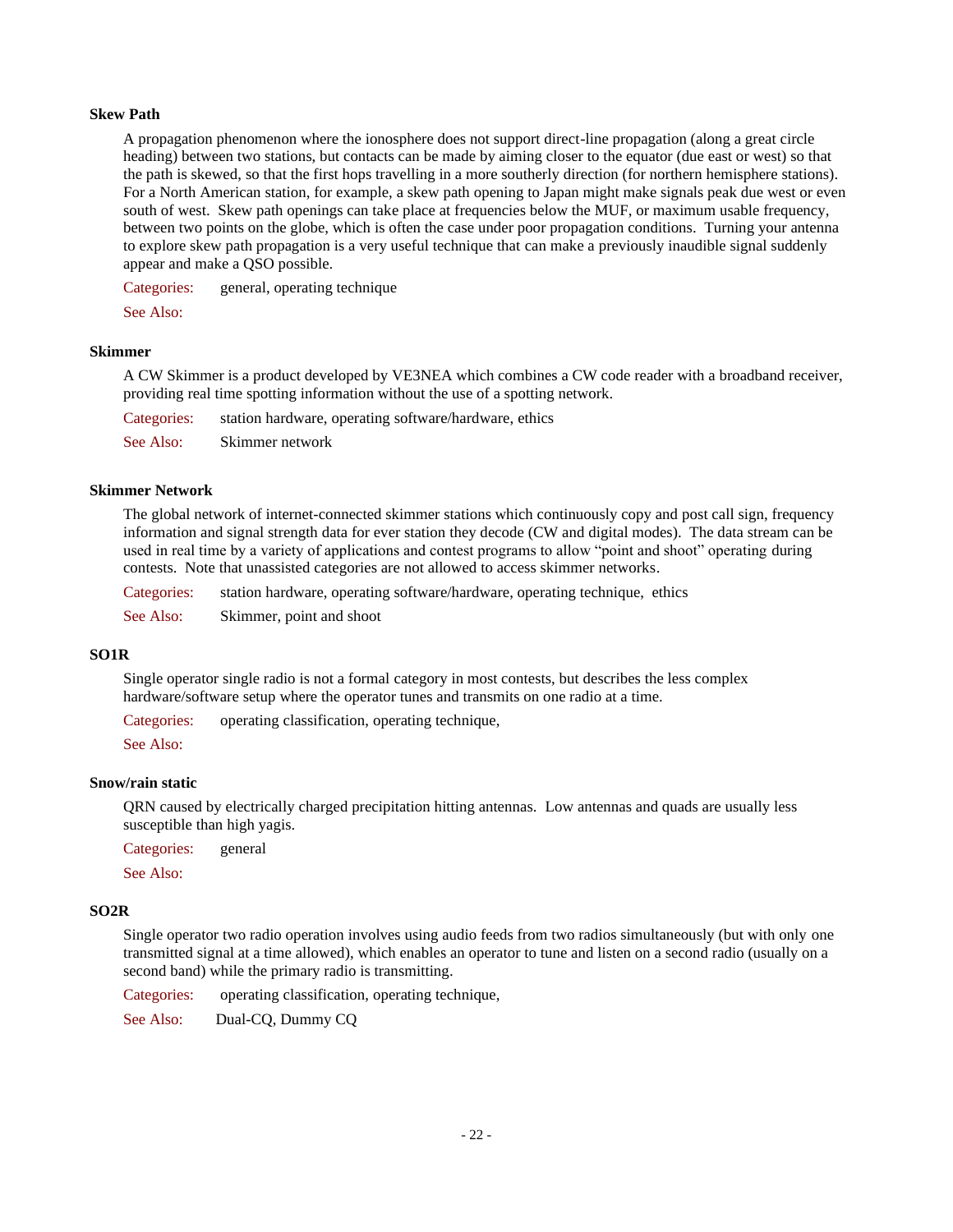### **SO2R Controller**

A homebrew or commercially made accessory which automates the switching of station peripherals (e.g., headphone audio, key paddle input, microphone) between two radios to enable more effective and efficient two radio operation. These accessories typically integrate with contest software to manage two radio operation as seamlessly as possible.

Categories: station hardware, operating software/hardware See Also: SO2R

### **SOA**

Single operator assisted is a single operator category where packet/internet spotting assistance is allowed (see Assisted).

Categories: operating classification

See Also: Single operator, assisted

## **SOAB**

Single operator all band is an operating category common to most contests. In most contests, packet/internet spotting assistance is not allowed, but the WAE and some other contests allow it. Due to the popularity of internet assistance, and the difficulty in detecting the (intentional or unintentional) use of this assistance by contest sponsors judging the results, this situation is changing. This category is sometimes referred to as "SOAB Classic" to reflect its legacy to the pre-spotting era. In all cases a single person is responsible for all operating and logging during the contest.

Categories: operating classification

See Also:

### **SOHP**

Single operator high power refers to a SOAB, SOA, or SOSB station that runs more than 100 watts output from the transmitter.

Categories: operating classification

See Also:

## **SOLP**

Single operator low power is a single operator who runs a maximum of 100 watts output.

Categories: operating classification

See Also:

## **SOQRP**

Single operator QRP stations run a maximum of 5 watts from the transmitter.

Categories: operating classification

See Also:

## **SOSB**

Single operator single band is a single operator station who operates a single band. It also may mean unassisted, although this is ambiguous.

Categories: operating classification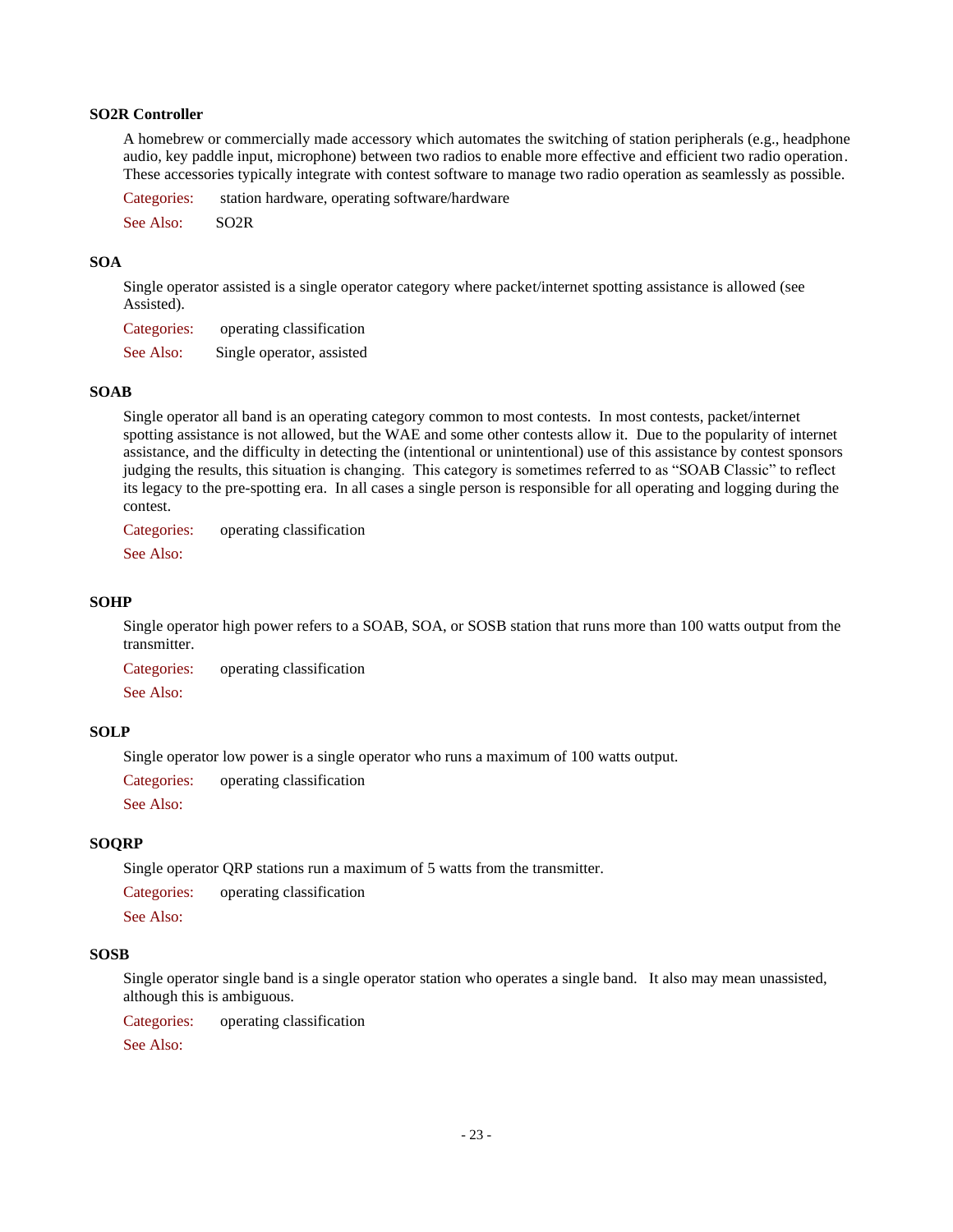## **SOU**

Single operator unlimited is used interchangeably with single operator assisted as described above. Unfortunately, both terms "unlimited" and "assisted" have connotations (especially when translated frorm English) that are inconsistent with their intended meaning. They both are supposed to denote a single operator who receives spotting assistance via packet radio or internet.

Categories: operating classification

See Also: SOA, Assisted

### **SPG**

Single point ground is a lightning protection practice that physically binds all of the entry wiring into a house/shack to a single ground -- e.g., RF, AC power, water pipes, telephone.

Categories: station hardware

See Also:

### **Split**

Describes the situation where a CQing station is listening on a frequency that is different from his/her transmit frequency.

Categories: operating classification, operating technique,

See Also:

### **Sporadic E**

Propagation that utilizes the E layer of the ionosphere. Since this layer is inconsistently ionized and is lower than the F layers that support more reliable HF propagation, such propagation is more rare. When it occurs (usually in the summer months) it can support long distance QSOs especially on 10 and 6 meters.

Categories: general

See Also:

## **Spot**

A spot generally refers to a posting of information on the frequency and callsign of a station in the contest, usually received from an internet or packet radio network.

Categories: operating software/hardware, operating technique,

See Also: Assisted

## **Spot filtering**

The process of screening spots to restrict them to the desired geography, frequency range, operating mode or other criteria. This can be accomplished in different ways – either by configuring the RBN node you connect to to receive spots (preferred) to restrict what is sent to you, or by configuring your contest software to only display spots that you wish to see. Spot filtering is useful as a way of showing only the information that is relevant.

Categories: operating software/hardware, operating technique,

See Also: Assisted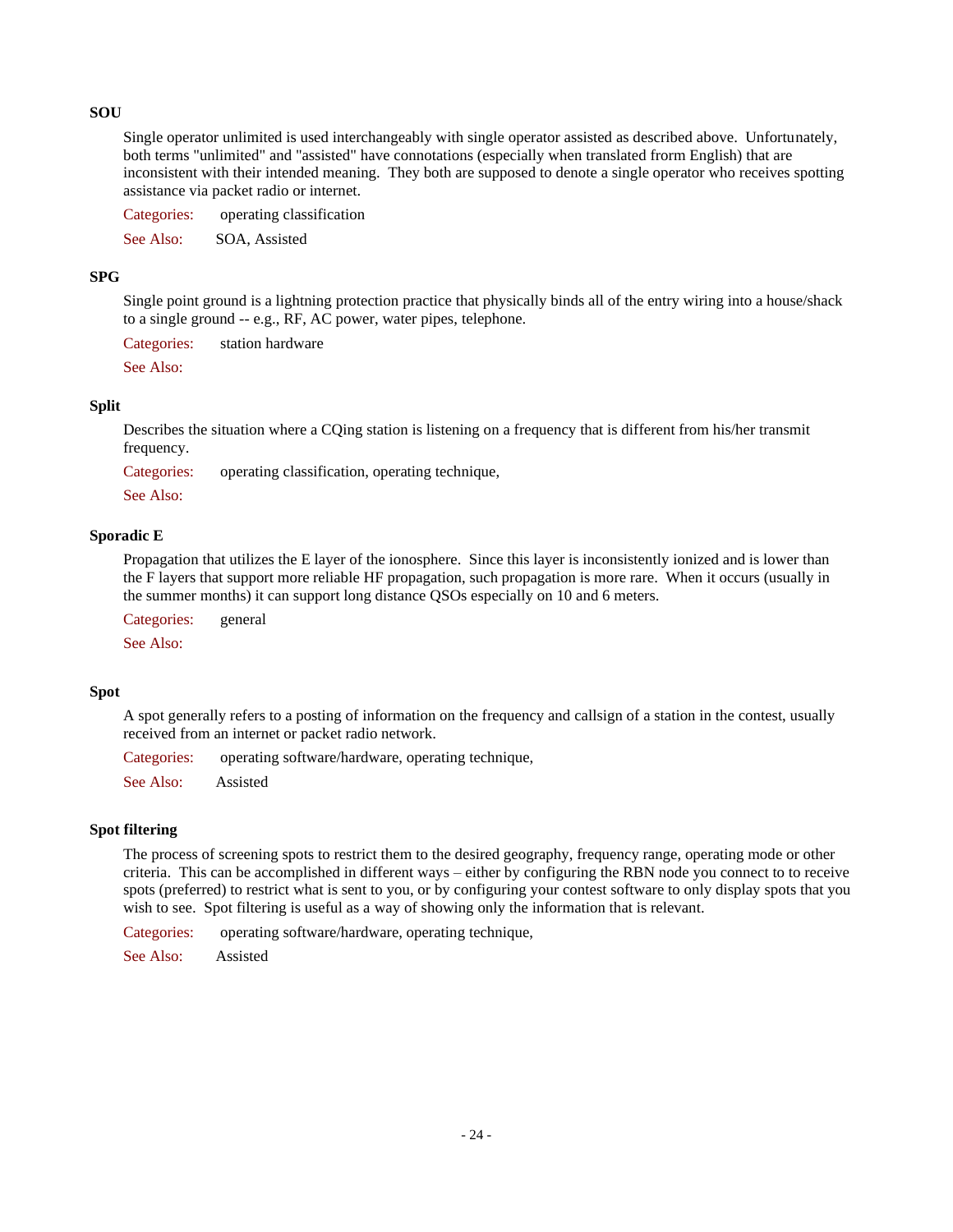### **Sprint**

A short contest that emphasizes frequency agility. The original Sprint contest is the North American Sprint, held in February and September of each year, sponsored by the National Contest Journal. The most unique aspect of Sprint contests is the QSY rule – when a CQing station receives a response, they must QSY and leave the frequency to the calling station at the end of the QSO. Thus sprint contests do not allow the "running" of stations on a single frequency that is characteristic of most other contests.

Categories: operating classification, operating technique,

See Also:

### **Stack**

A stack generally refers to two or more yagi antennas which are pointed in the same direction, aligned vertically on a tower or mast, and fed (typically) in phase to increase gain and better control the take-off angle of the antenna system's forward lobe.

Categories: station hardware

See Also: Bip/Bop

### **SteppIR**

A commercially manufacturer yagi which works on multiple bands. The antenna elements consist of hollow fiberglass tubes which support a conductive ribbon that is adjusted in length with microprocessor controlled motors.

Categories: station hardware

See Also Yagi

### **Stub**

Coaxial stubs are specific lengths of coax (generally, but not always, integer multiple of a quarter wavelength on the design frequency) which are used as impedance transformers for matching, attenuation, or other purposes. In a multi-transmitter environment, stubs are frequently used to reduce inter-station interference by nulling harmonics or other kinds of frequency passing/rejection.

Categories: station hardware

See Also:

### **Super Check Partial**

A legacy term from the original K1EA contest software, abbreviated SCP. When SCP is active in contest software, typing a few characters in the callsign entry field brings up a list of known contest calls from a database that match what is typed. The "super" in the term refers to the use of an external database – check partial checks the partial in the existing log. Most software now extends the concept to offer callsigns that are "one off" of the callsign typed.

Categories: operating software/hardware

See Also: Partial, unique+1

### **SWL**

A station that only listens and does not transmit. This may be because the operator is not licensed to transmit. There is a long tradition of short wave listening (SWL) enthusiasts who compete for awards in a manner very much like amateur radio.

Categories: general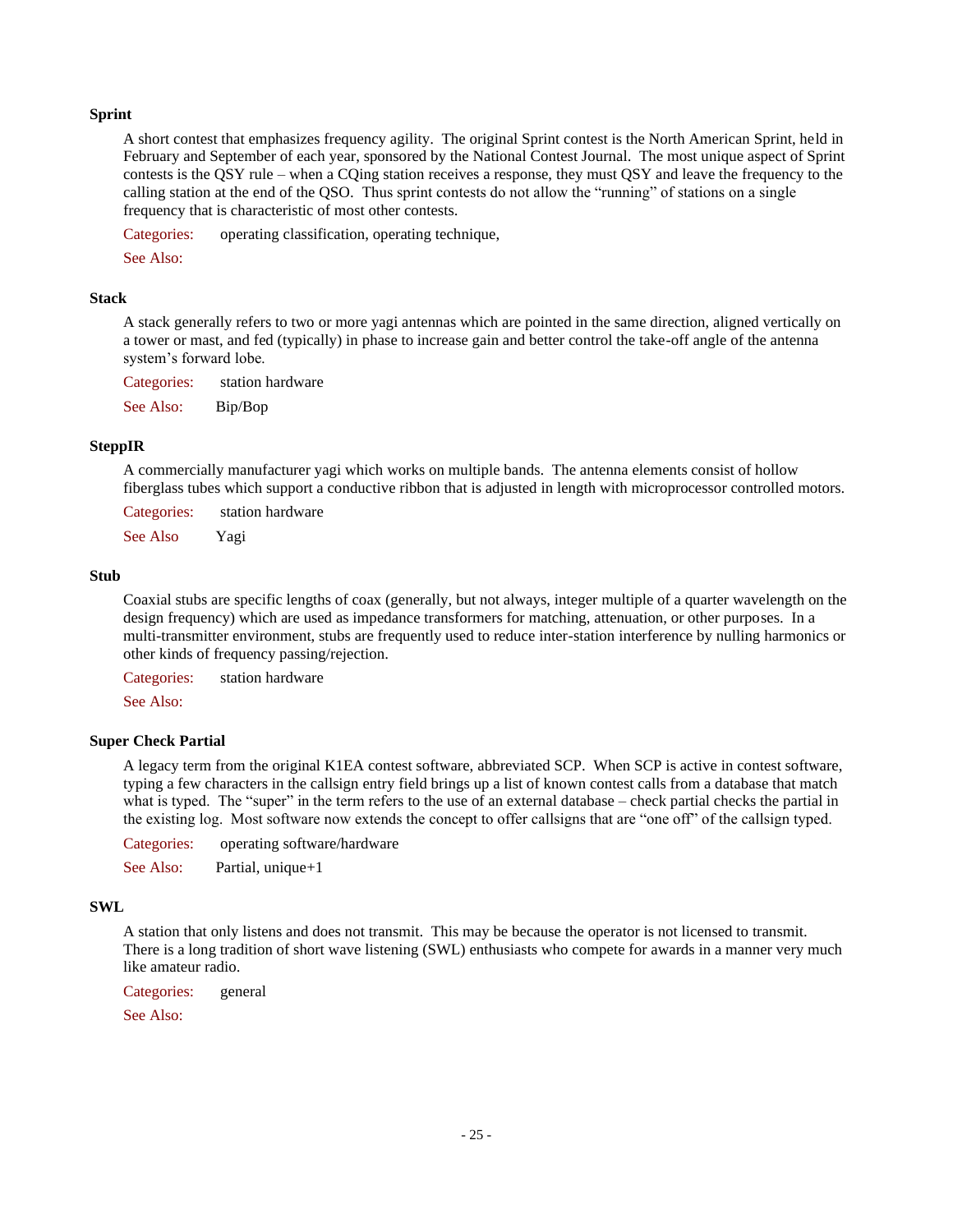## **TCP/IP**

Transmission Control Protocol / Internet Protocol. This is how the internet does what it does. Developed by the Department of Defense in the 1970's to communicate between defense sites, it has grown into what we call The Internet. It delivers 'packets' of information, using an address, from one point on the network to another, which is now worldwide.

Categories: remote radio See Also: UDP, IP address

## **UBN**

An acronym for "unique, bad, not-in-log" which became slang for a log checking report.

| Categories: | log checking and reporting |
|-------------|----------------------------|
| See Also:   | <b>LCR</b>                 |

### **UDP**

Uniform Datagram Packet. The type of packet used to control a remote radio and send audio. These provide the fastest transmission time between 2 points. No error correction and highest priority. The other type you will see in nomenclature is TCP. This is an 'error corrected' packet, and one which can take a 'back seat' to other VIP packets. Not good for 'real time' applications.

Categories: remote radio

See Also: TCP/IP

### **Unassisted**

Unassisted is the opposite of assisted, in that the use of spotting information delivered from internet or packet radio networks that is allowed in the latter is not allowed. It is a single operator overlay -- most multi-operator categories already allow spotting assistance.

Categories: operating classification

See Also: Assisted, SOA

### **Unique**

A claimed contact that is unique to all of the submitted logs in a particular contest. Such calls are much more likely to have been incorrectly copied.

Categories: log checking and reporting

See Also:

## **Unique+1**

A unique+1 is a call that is (i) "one off" from a unique call and (ii) is a call of someone who was active in the contest. If you claimed contact with N9RU, and no one else in the contest worked N9RU, it is a unique. If N9RV was active in the contest, that is a unique+1. (N9RD might also be a U+1 if he was active).

Categories: log checking and reporting

See Also:

## **Unlimited**

Unlimited means the same as assisted -- e.g., spotting network assistance is allowed.

Categories: operating classification

See Also: Assisted, SOA, SOU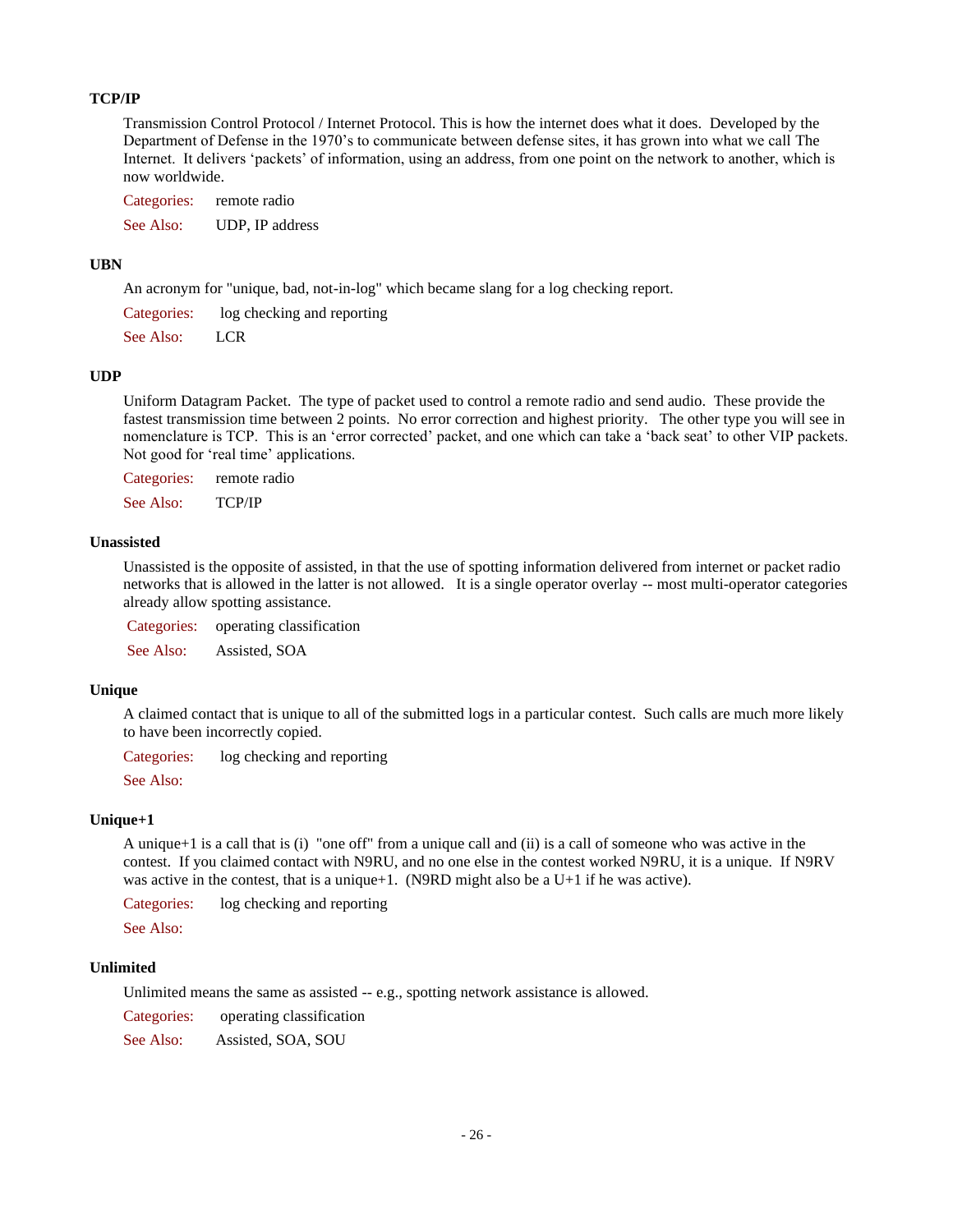## **VOIP**

Voice Over Internet Protocol. Audio travels over the internet using this technique.

Categories: remote radio See Also: TCP/IP, IP address

### **WAN**

Wide Area Network. This refers to the network beyond your router, outside of your home. In general, this can be called the internet.

Categories: remote radio

See Also: Router

## **Waterfall Display**

A useful mode of a panadaptor which gives an animated depiction of band activity over the chosen frequency range. In a waterfall display, received signals show up as solid points at a spot on a horizontal display that indicates their frequency. The pattern of the points gives visual information about what kind of signal it is  $-e.g.,$  a carrier, a station sending CW or some other mode.

Categories: station hardware

See Also: Panadaptor

### **WRTC**

World Radio Team Championship. Begun in 1990 at the World Cup Games in Seattle, the WRTC is a unique competition that occurs approximately every four years in July coincident with the IARU contest. WRTC assembles the competitors – two-person teams drawn from the top operators worldwide – in a single physical area, using identical antennas and power levels, to present a more level playing field in the competition. WRTC's have been held on three continents and in five different countries. WRTC 2023 will be held in Italy.

Categories: general

See Also:

#### **WWROF**

The World Wide Radio Operators Foundation is an independent organization committed to supporting radio contesting worldwide.

Categories: general

See Also:

#### **WWYC**

Worldwide Young Contesters. An international, internet-based club of young contesters established in 1999 by a group of young European contesters, which is (sadly) rather dormant at the moment.

Categories: general

See Also:

#### **Yagi**

A directional antenna typically consisting of a dipole element that is directly fed by the transmitter and a number of closely spaced "parasitic," or indirectly energized, elements which re-radiate RF energy to produce a directional pattern.

Categories: station hardware See Also: reflector

- 27 -